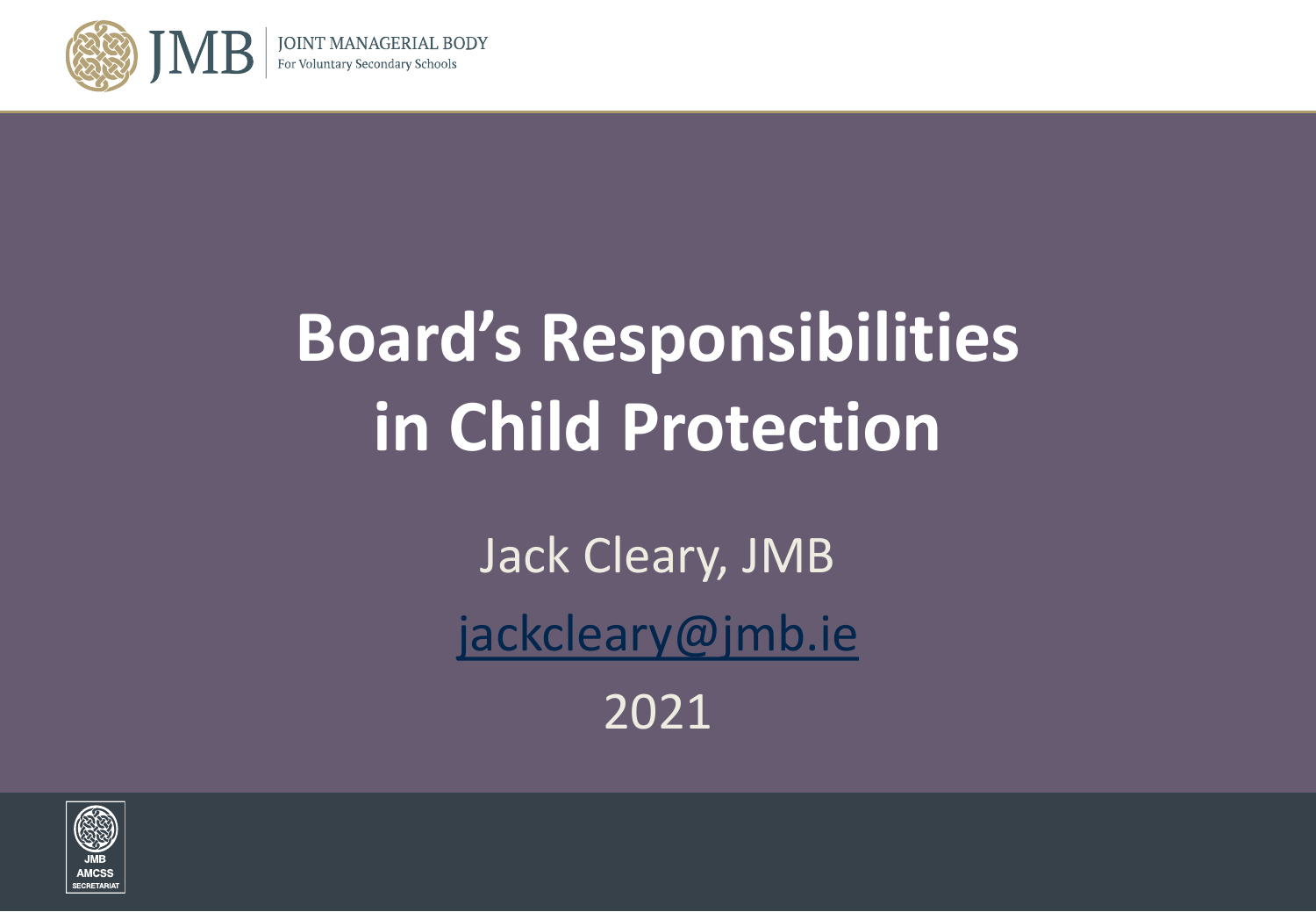

# For information of BOM

- Statutory responsibilities of boards, including:
- Oversight report
- Role of patron
- Risk assessment
- Safeguarding statement
- Training
- **Review**

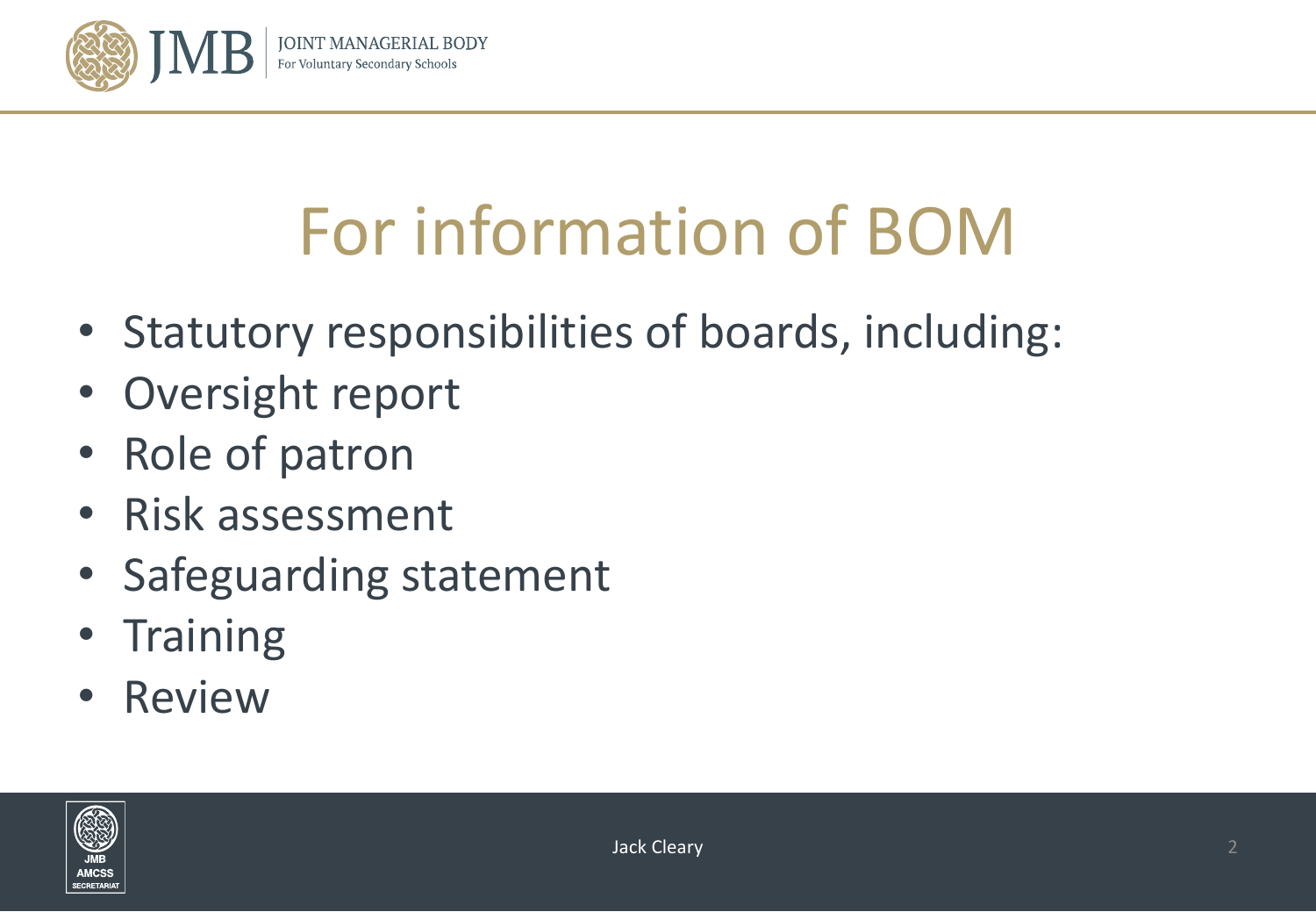

**1.1.9** Section 10 of the Children First Act, 2015 places a statutory obligation on schools to ensure, as far as practicable, that each child attending the school is safe from harm while attending school or otherwise participating in school activities. Schools are also required under section 11 of the Act to prepare and publish a Child Safeguarding Statement.

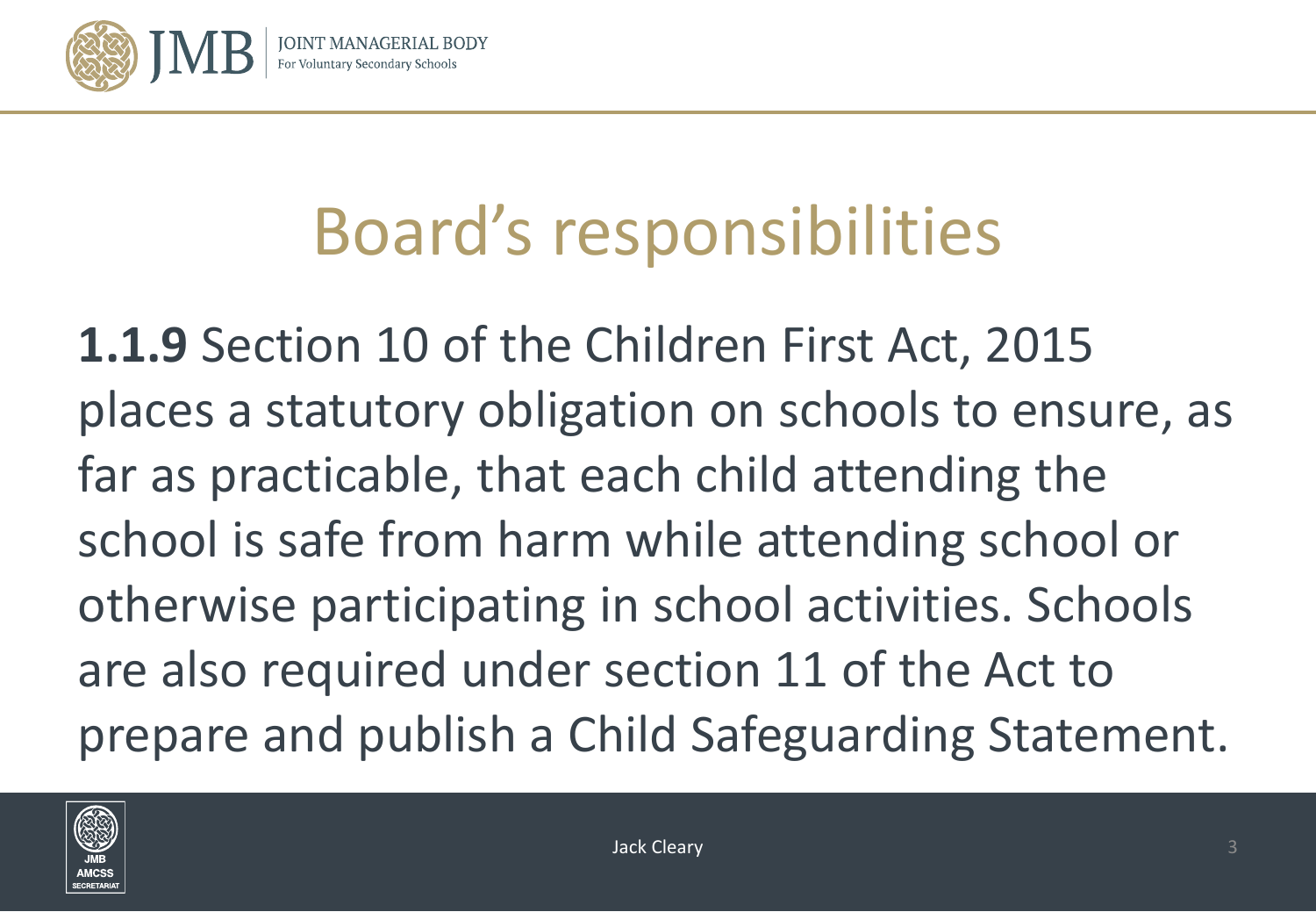

**1.1.14** All boards of management are required to formally adopt and implement these revised procedures as part of the school's Child Safeguarding Statement. School authorities and school personnel are required to adhere to these revised procedures in dealing with allegations or suspicions of child abuse.

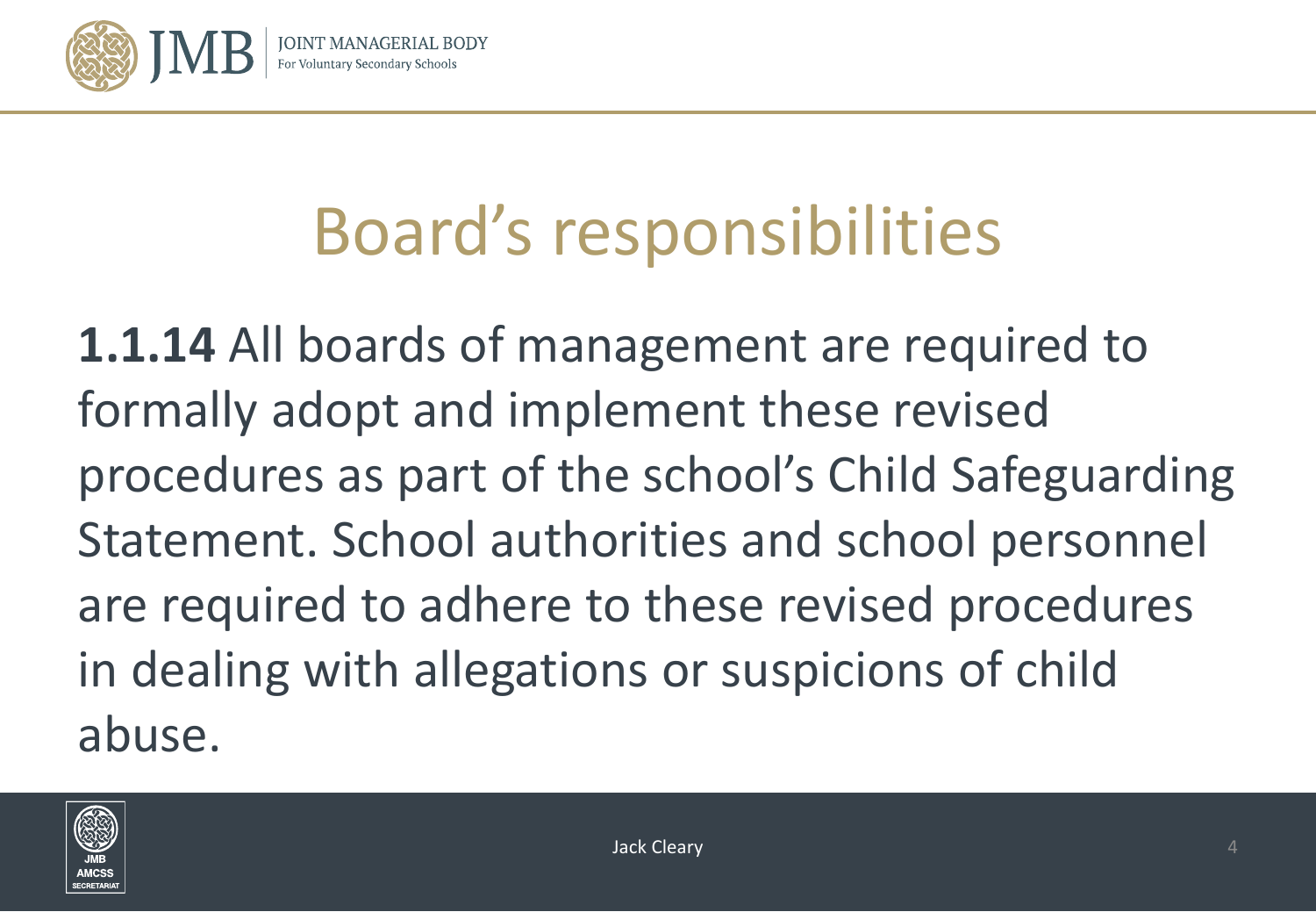

- **3.5.1** It is the responsibility of all boards of management to **designate a senior full-time member of the registered teaching staff of the school as the designated liaison person (DLP)** for the school.
- **3.5.2 It is expected that the DLP will normally be the principal.**
- Note: the JMB recommends that the principal be the DLP as she/he has day-to-day responsibility for staff.

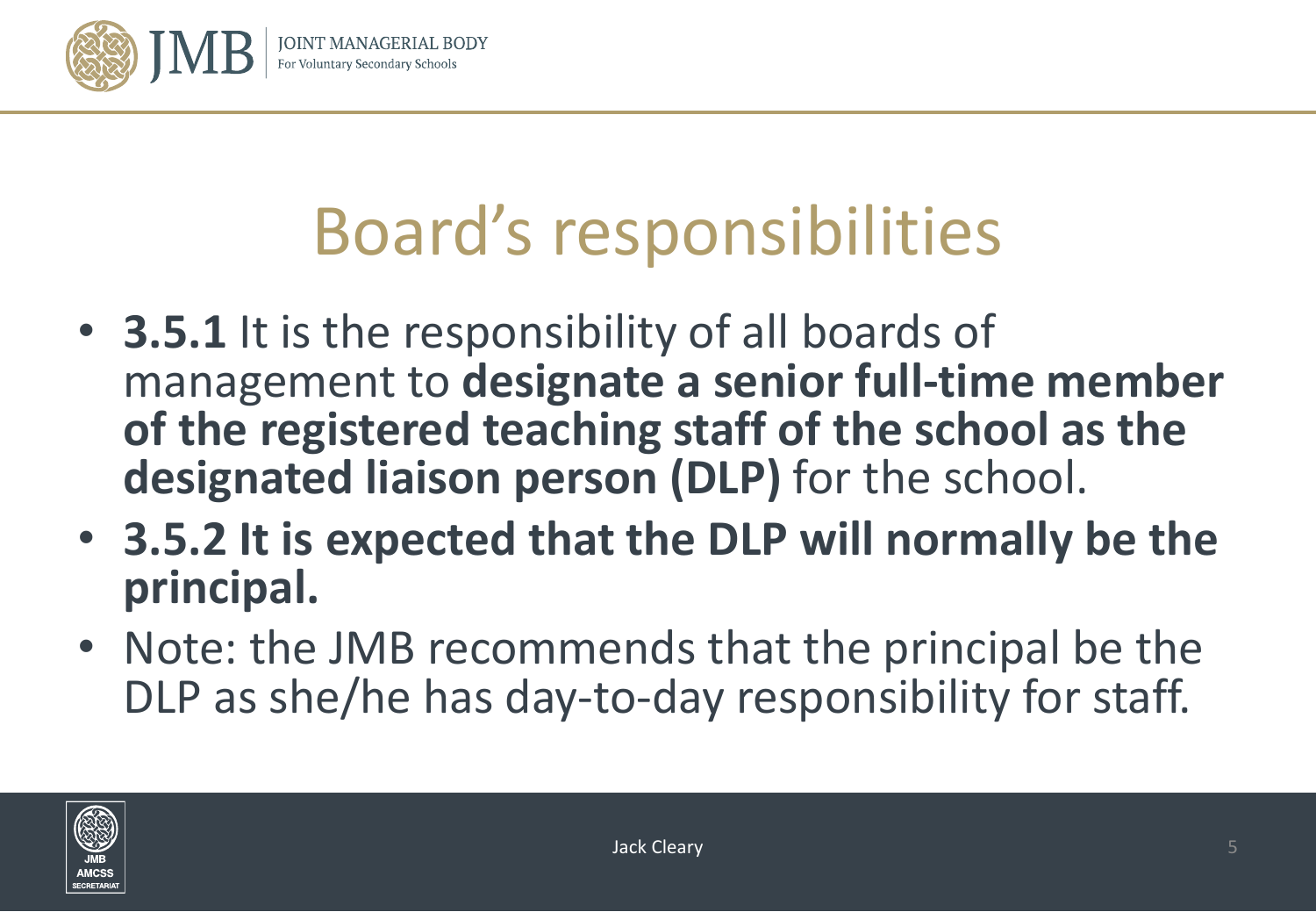

- **3.5.3** It is also the responsibility of the board of management to **designate another member of the full time registered teaching staff of the school (to be known as the deputy DLP) to assume the responsibilities of the DLP, in the absence of the DLP.**
- **3.5.4** The board of management shall ensure **that arrangements are in place to enable the deputy DLP to effectively assume his or her responsibilities in the absence of the DLP and to ensure that the deputy DLP can access relevant records when required.**
- **3.5.8** These procedures also require that **the DLP shall be appointed as the "relevant person"** under section 11 of the Children First Act, 2015 for the purposes of being the first point of contact in respect of the school's Child Safeguarding Statement.

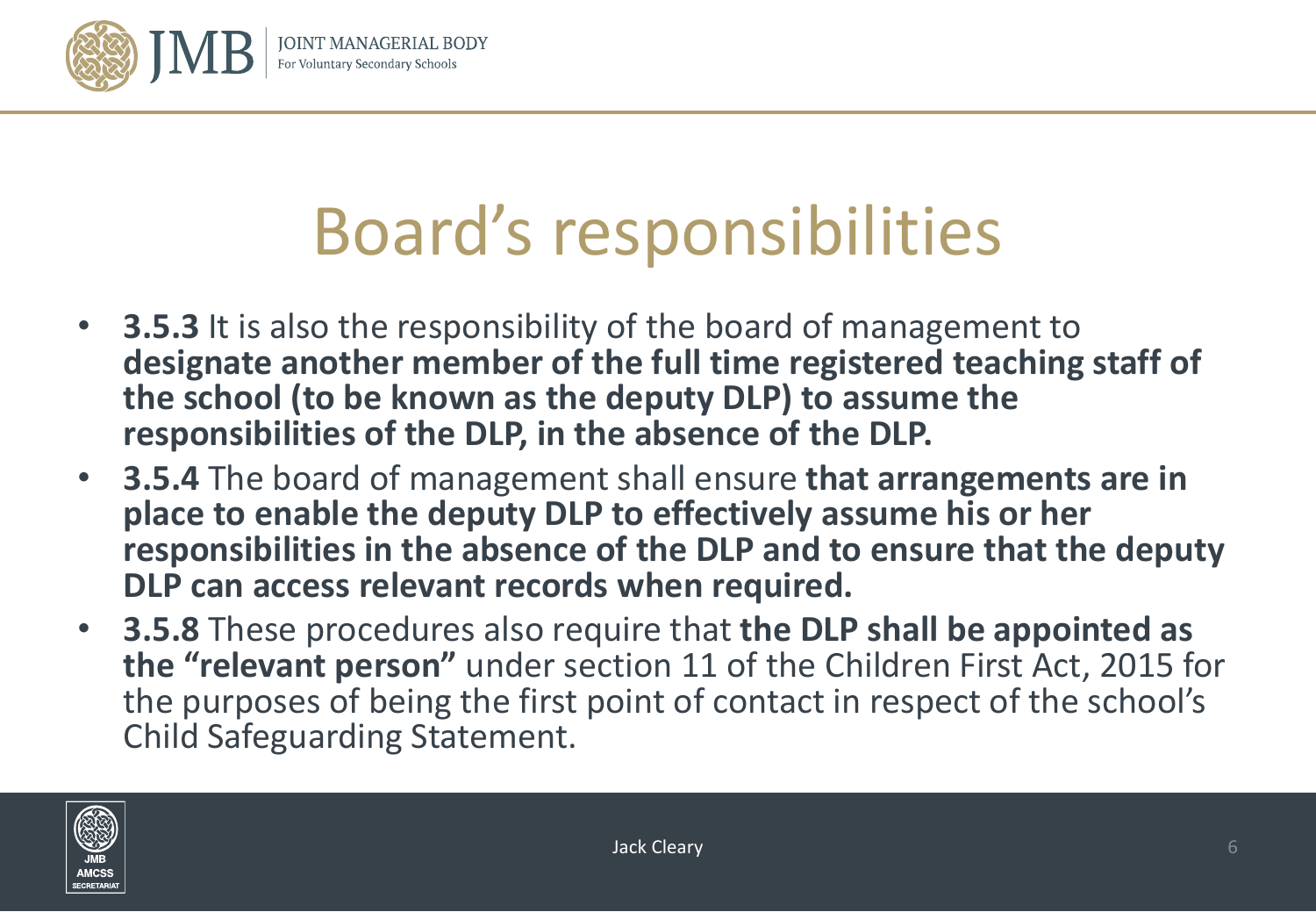

#### Allegation/concern re a member of school personnel: Protocol authorising immediate action (appendix 3)

**7.2.1** Employers must have in place a **written protocol** for authorising immediate action **when there is an urgent child safeguarding requirement to immediately absent an employee from the school.** For example, this protocol will apply where the need for immediate action arises **during the course of a school day or just prior to the commencement of a school day** and where the immediate safeguarding of children requires that such action **must not be delayed** pending or contingent on the convening of a meeting of the board of management or the receipt of legal advice. Such action may also be triggered by **the school being informed by Tusla or An Garda Síochána of a risk to children.**

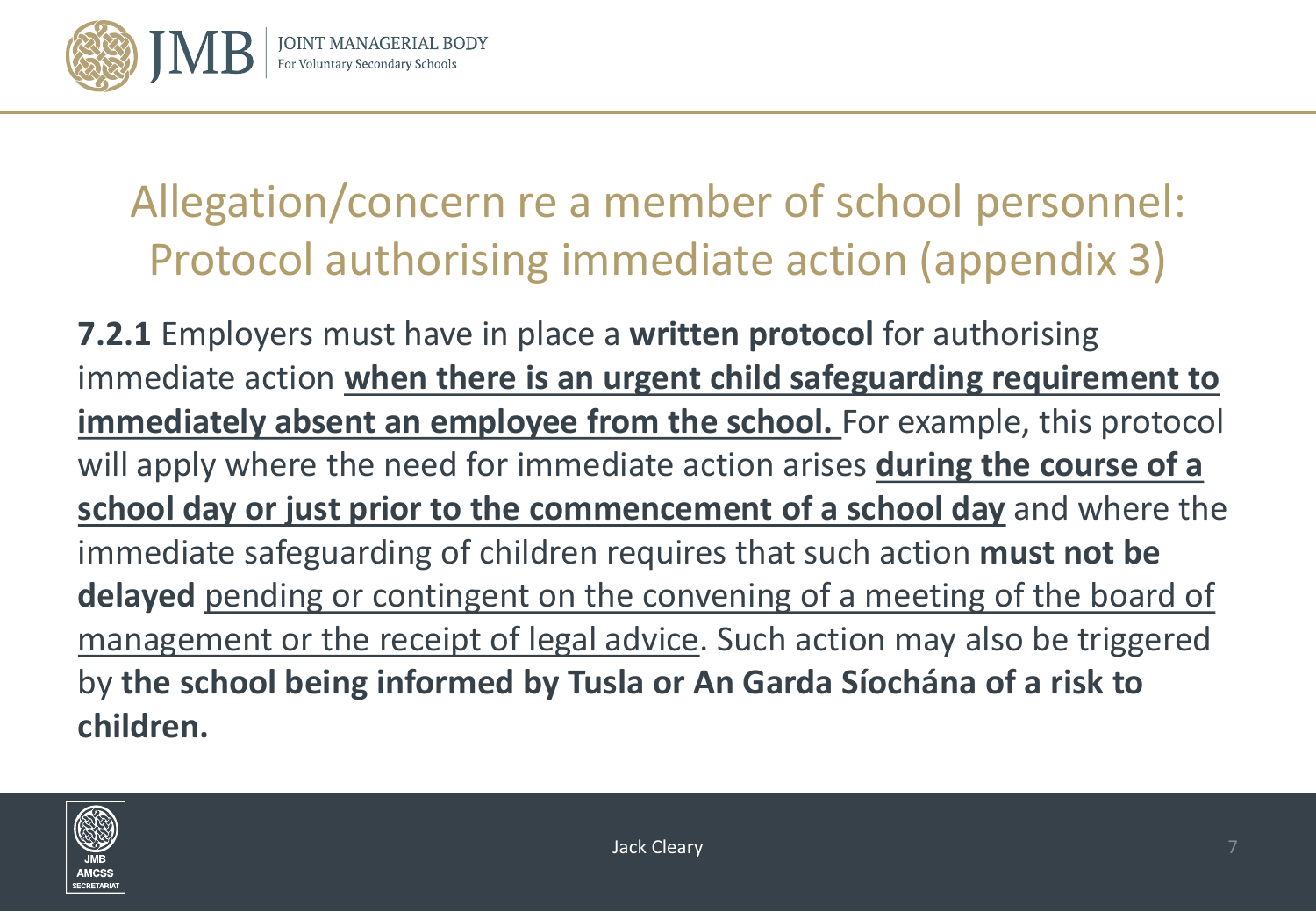

### Appendix 3: Protocol authorising immediate action

• **In the context of these procedures, where circumstances warrant it, as an essential precautionary measure in order to protect the children in the school, the school principal is authorised by the school management authority to direct an employee to immediately absent himself or herself from the school without loss of pay until the matter has been considered by the employer. It is very important to note that the action under the protocol is intended to be precautionary and not disciplinary. The action under this protocol is an interim measure pending the employer's further consideration of the matter.** 

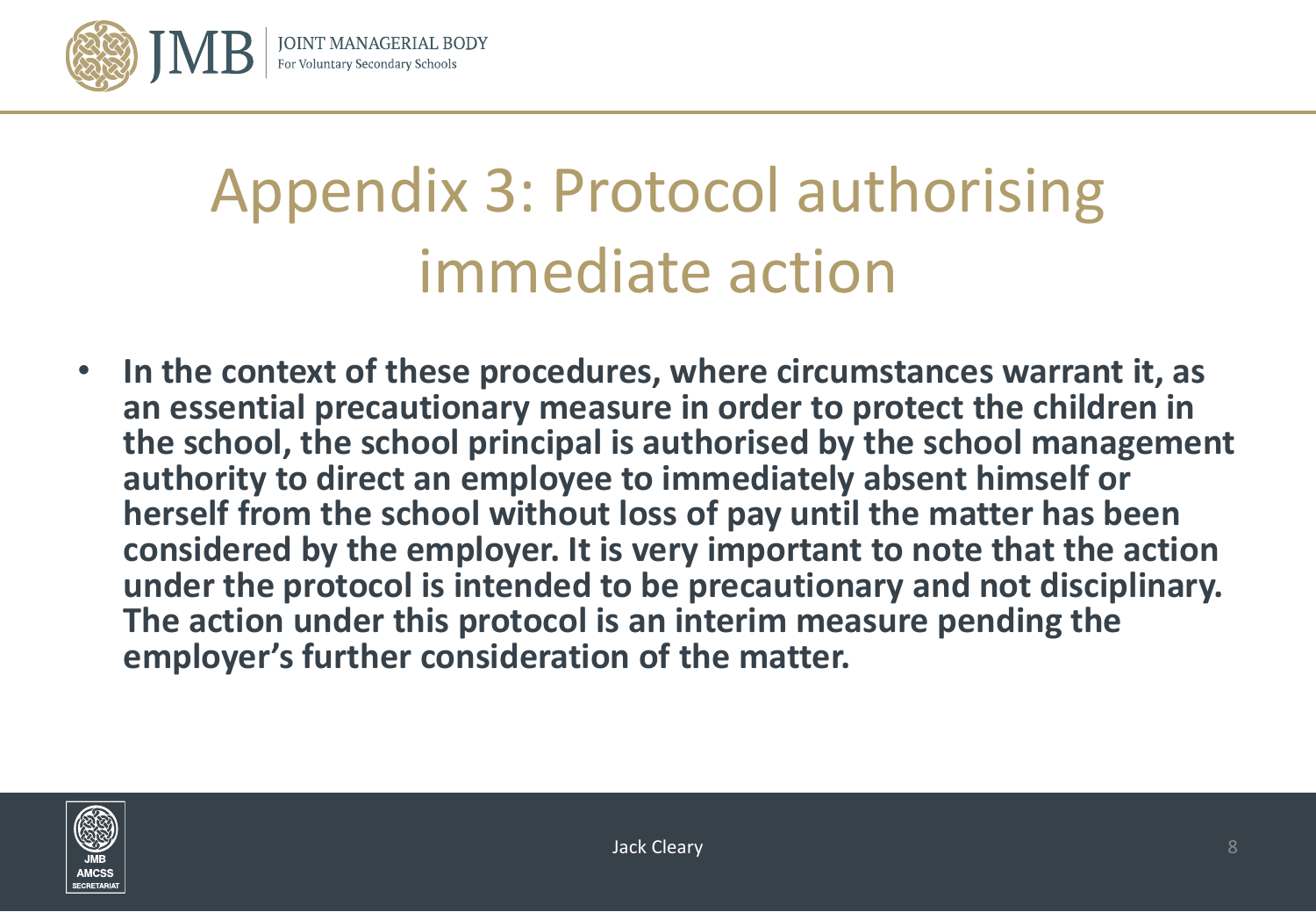

# Appendix 3 protocol

- The employee will be invited to a meeting with the principal, the purpose of which is to inform the employee of the allegation and the action being taken. The employee may be accompanied by an appropriate person of his or her choice and will be so advised.
- In any event, the employee will also be advised of the matter, in writing.
- The principal shall make a record of the meeting which shall be retained on the relevant case file.

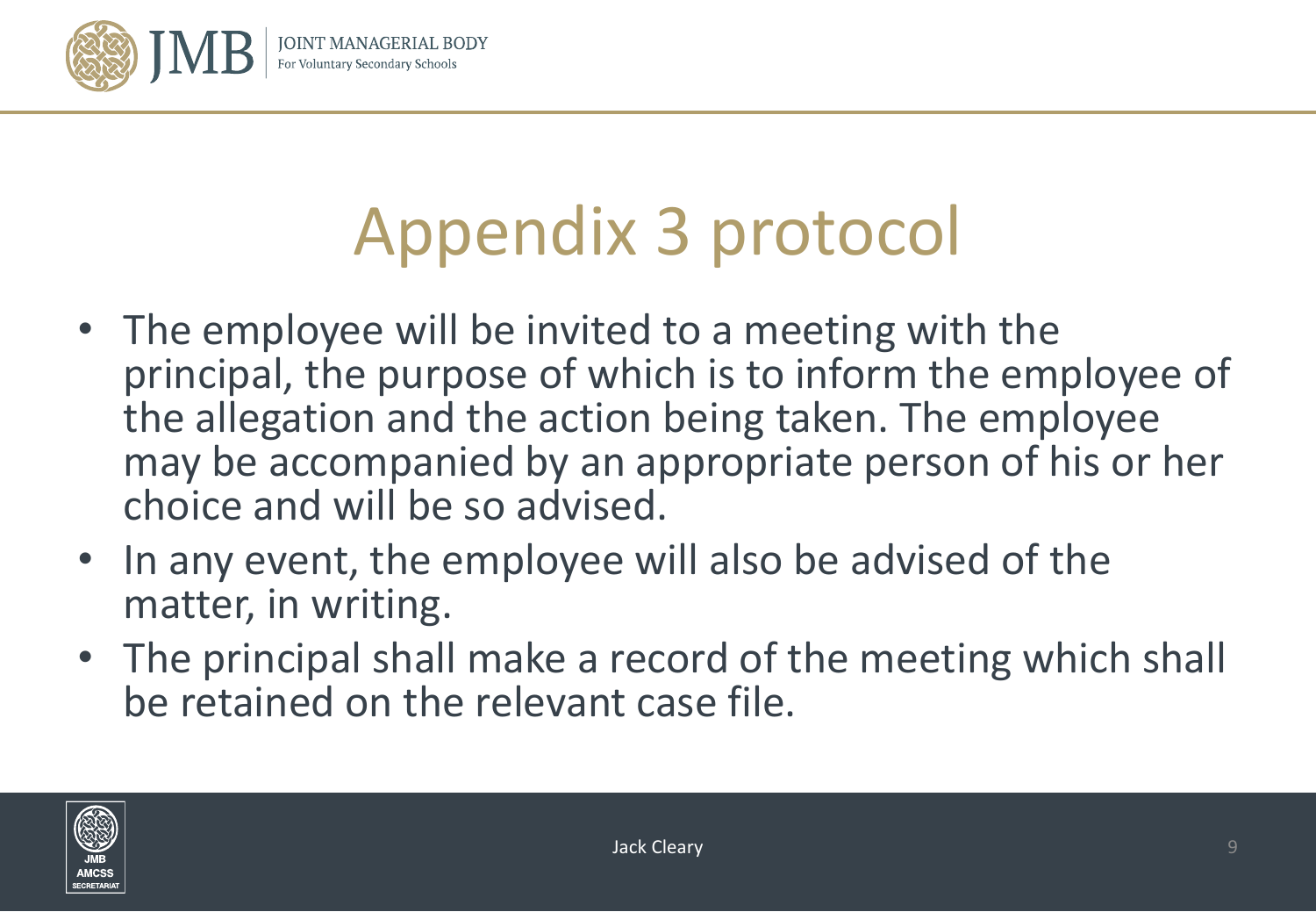

# Emergency BOM Meeting

- **7.2.4 The board will have to consider formally placing the employee on administrative leave and proceeding within the disciplinary process**
- **7.2.5** Employers should note that **legal advice should always be sought i**n these cases.
- **Note that the employee is not identified in the minutes.**  (See DES guidance note 5 on use of unique codes; also guidance note 4 on recording of cases in the minutes)

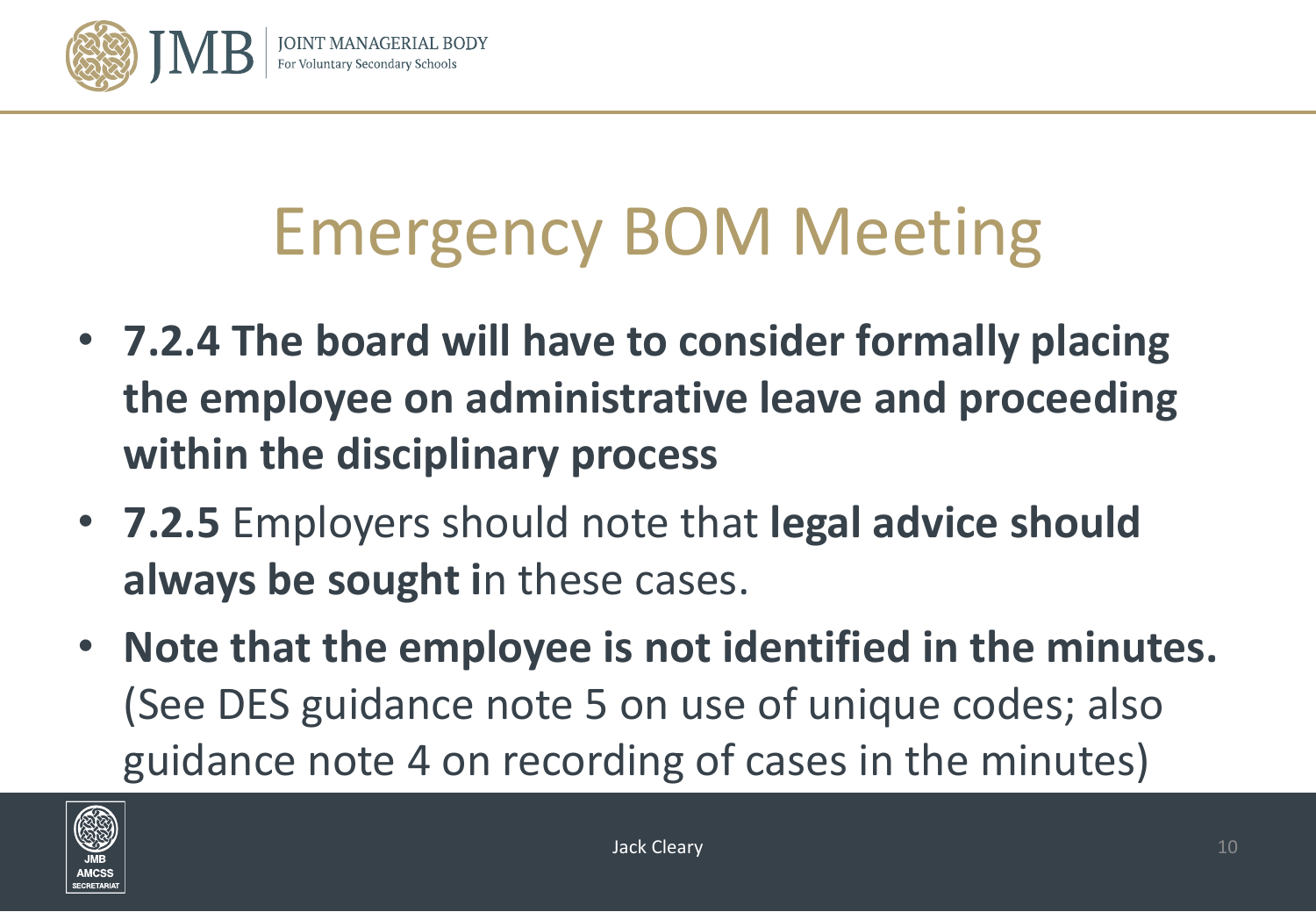

### **Conclusion of case concerning school personnel** Information from Tusla 7.6

- **If, after its investigation, Tusla reaches a conclusion that an allegation is "founded" it will inform the school employer and the relevant registration body (i.e. the Teaching Council in the case of registered teachers).**
- Where Tusla has concluded that the allegation is **"founded", Tusla will provide a copy of its concluding report of its findings, if requested to do so by the school employer.**
- If Tusla reaches a conclusion that an allegation is **"not founded**", **it will not share any further information with the school employer** beyond confirming that its conclusion in the matter was that the allegation was "not founded."

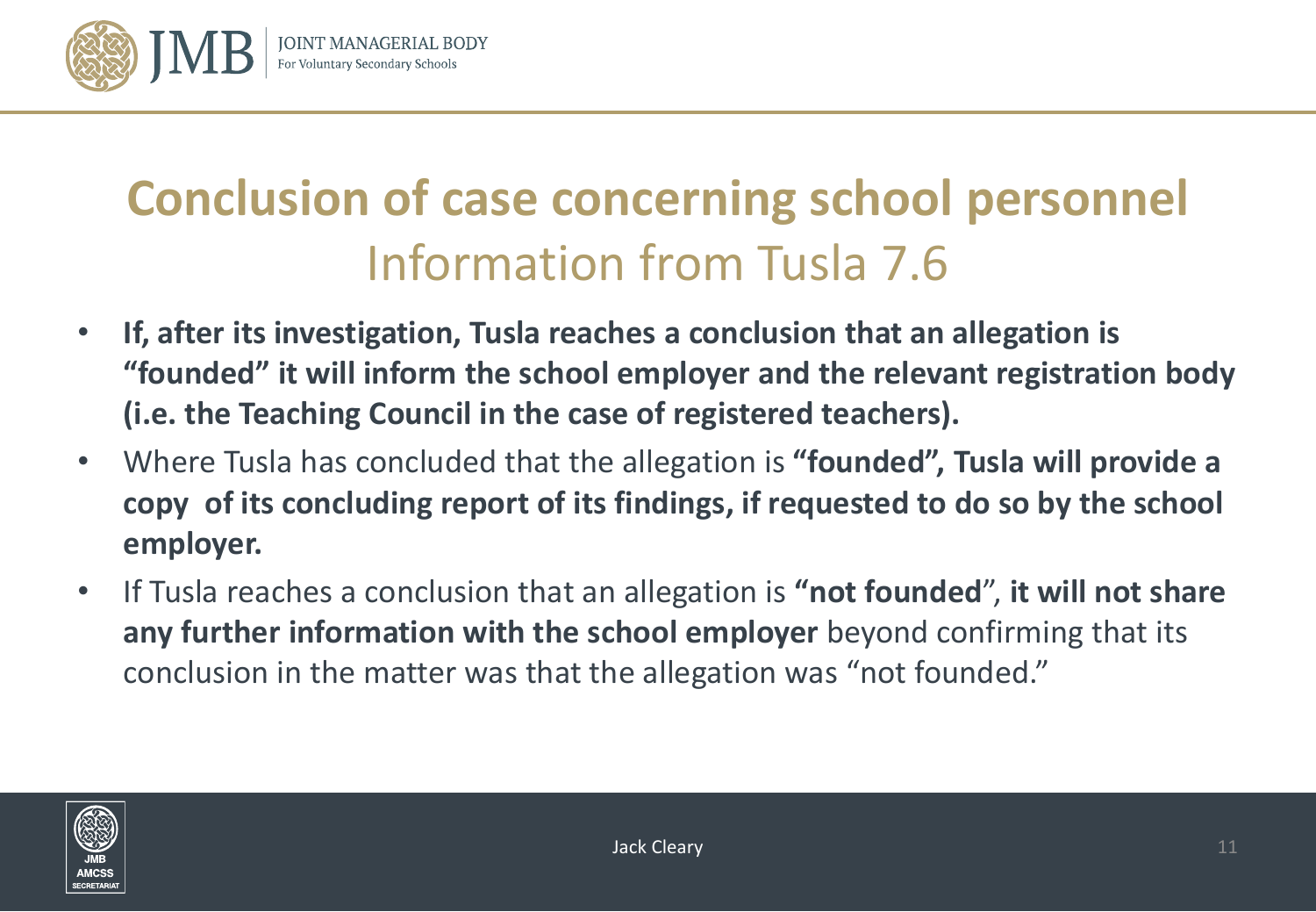

### Statutory responsibilities on boards

**8.2.1 The main statutory obligations on a board of management** under the Children First Act, 2015 are to:

- ensure, as far as practicable that **children are safe from harm while availing of the school's services ( i.e. while attending the school or while participating in school activities**)
- **carry out an assessment of any potential for harm to children** while they are attending the school or while they are participating in school activities (this is known as a risk assessment)
- **prepare and display a written Child Safeguarding Statement** in accordance with the requirements of the Act
- •
- **appoint a "relevant person"** as the first point of contact in respect of the school's Child Safeguarding Statement. Chapter 3 of these procedures requires that the DLP shall be appointed in this role.
- •
- **provide a copy of its Child Safeguarding Statement to members of school personnel and, where requested to parents, members of the public and to Tusla.**

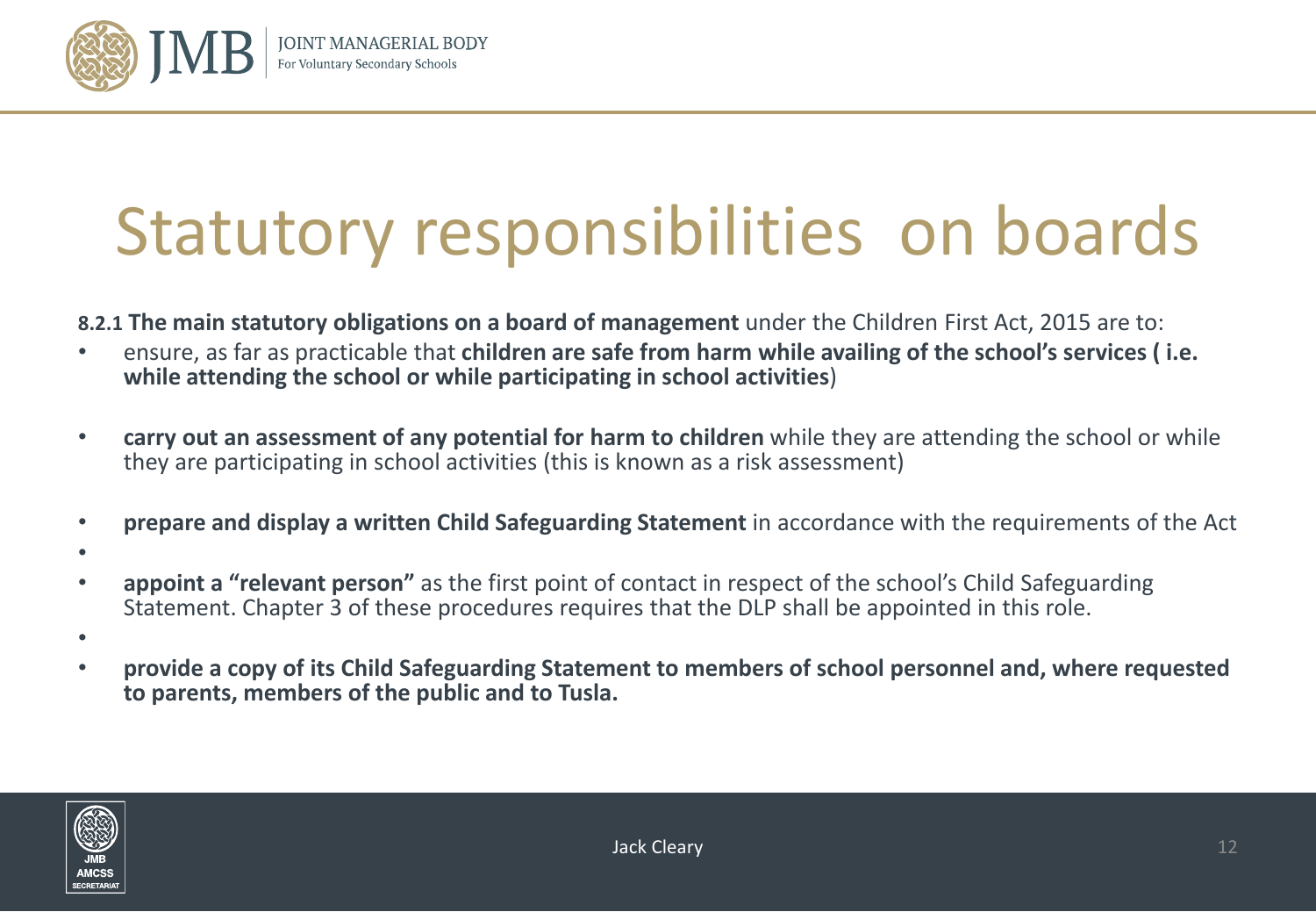

### Statutory responsibilities

- **8.4.1** It is the responsibility of all schools to contribute to the prevention of child abuse and neglect through curricular provision. In that context **the Social, Personal and Health Education (SPHE) programme is a mandatory part of the curriculum for all students in primary schools and in the junior cycle of post- primary schools and must be fully implemented. All post-primary schools are also required to have a Relationships and Sexuality Education (RSE) programme at senior cycle.**
- **8.4.3** Since September 2017 all schools must **deliver a wellbeing programme** for those students entering first year from September 2017 onwards. Key components of this programme include Physical Education, SPHE, (including Relationships and Sexuality Education (RSE)) Civic, Social and Political Education (CSPE). Students' achievements in the area of Wellbeing will be recorded on the Junior Cycle Profile of Achievement from autumn 2020 onwards.

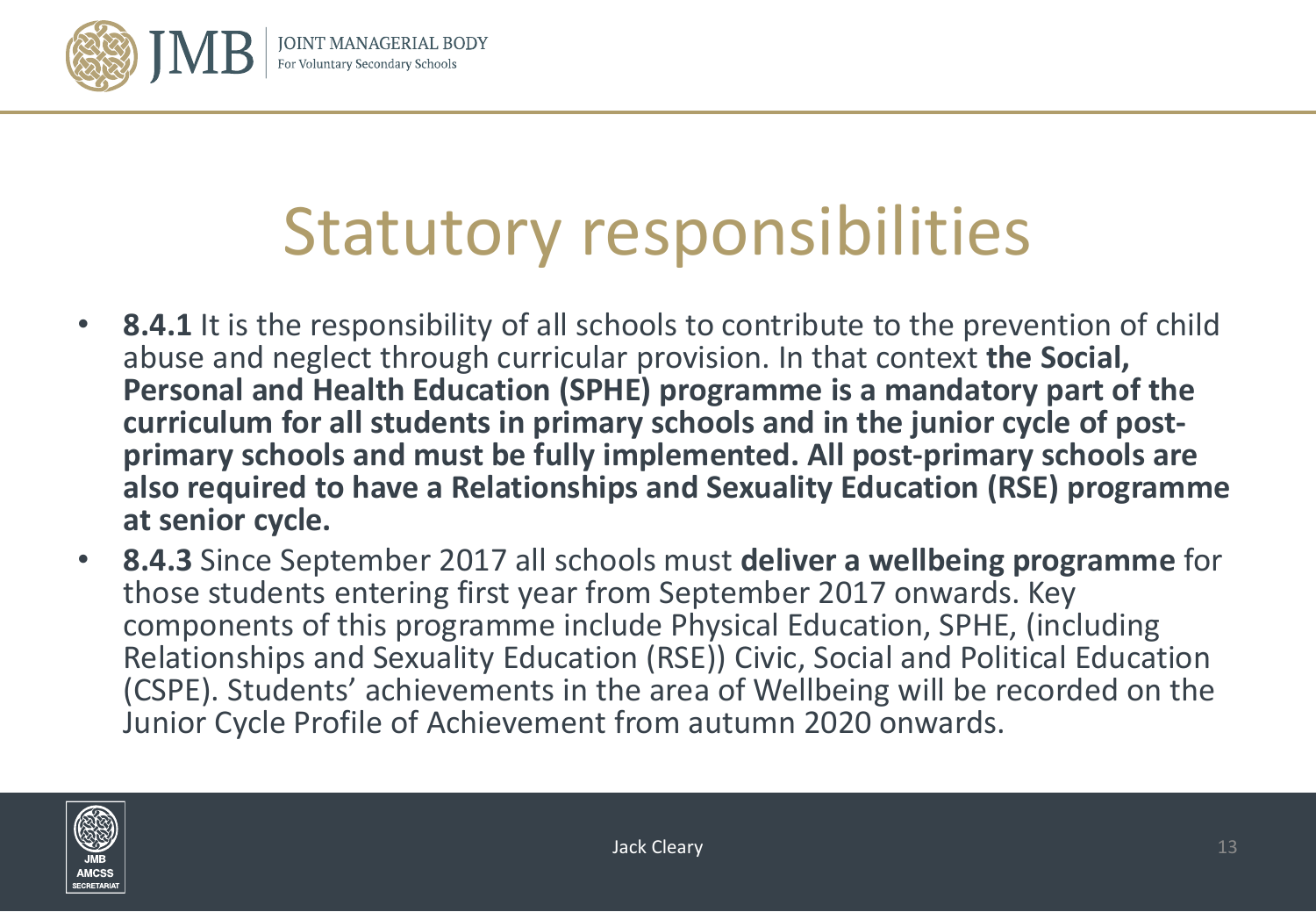

# Oversight by BOM

**9.4.1** At each board of management meeting, the principal's report to the board shall include a Child Protection Oversight Report containing information under 4 headings as follows-

- 1. Allegations of abuse made against members of **school personnel** (see section 9.5)
- 2. Other child protection concerns in respect of **pupils in the school** (i.e. concerns that do not involve any allegation of abuse against a member of school personnel) (see section 9.6) p 78
- 3. Child protection concerns arising from **alleged bullying behaviour**  amongst pupils (see section 9.7) and
- 4. **Summary data** in respect of reporting (see section 9.8)

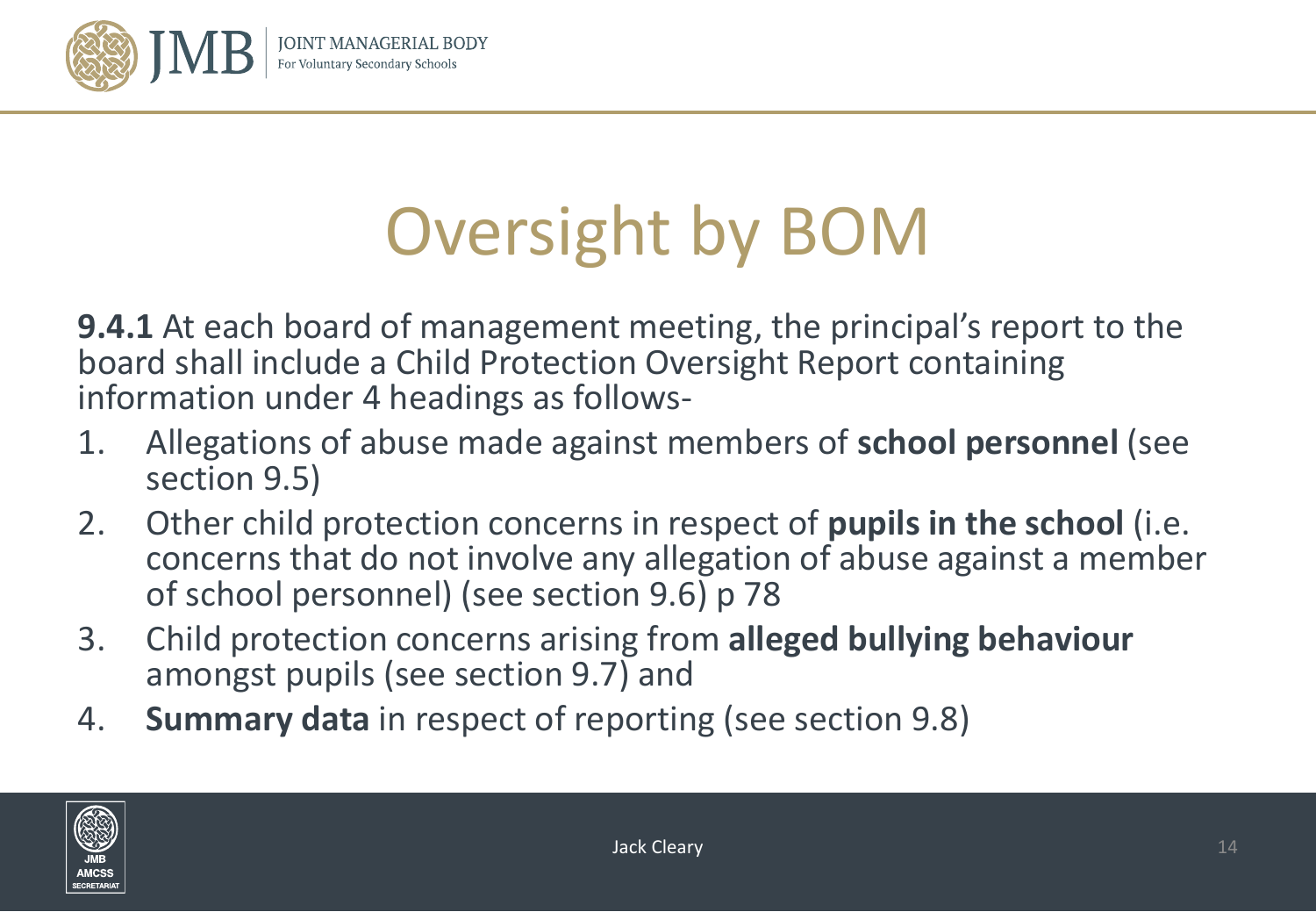

# Summary Data in Oversight Report

**9.8.1** As part of the principal's report to the board of management, the Child Protection Oversight Report shall also -

a) state the total number reports made to Tusla by the DLP since the last board of management meeting and shall state the number of those reports which were submitted as mandated reports and whether or not any of those reports (mandated or otherwise) concerned a member of school personnel;

b) state the total number of cases, since the last board meeting, where the DLP sought advice from Tusla and as a result of this advice, no report was made by the DLP, and state whether or not any of those cases concerned a member of school personnel;

c) state the total number of cases since the last board meeting where a member of school personnel provided the DLP with a copy of a report submitted by that person to Tusla in relation to a matter that the DLP had considered did not require reporting or did not require reporting as a mandated report and state whether or not any such cases concerned a member of school personnel;

d) where there were no such cases at (a), (b) or (c) above, state this fact

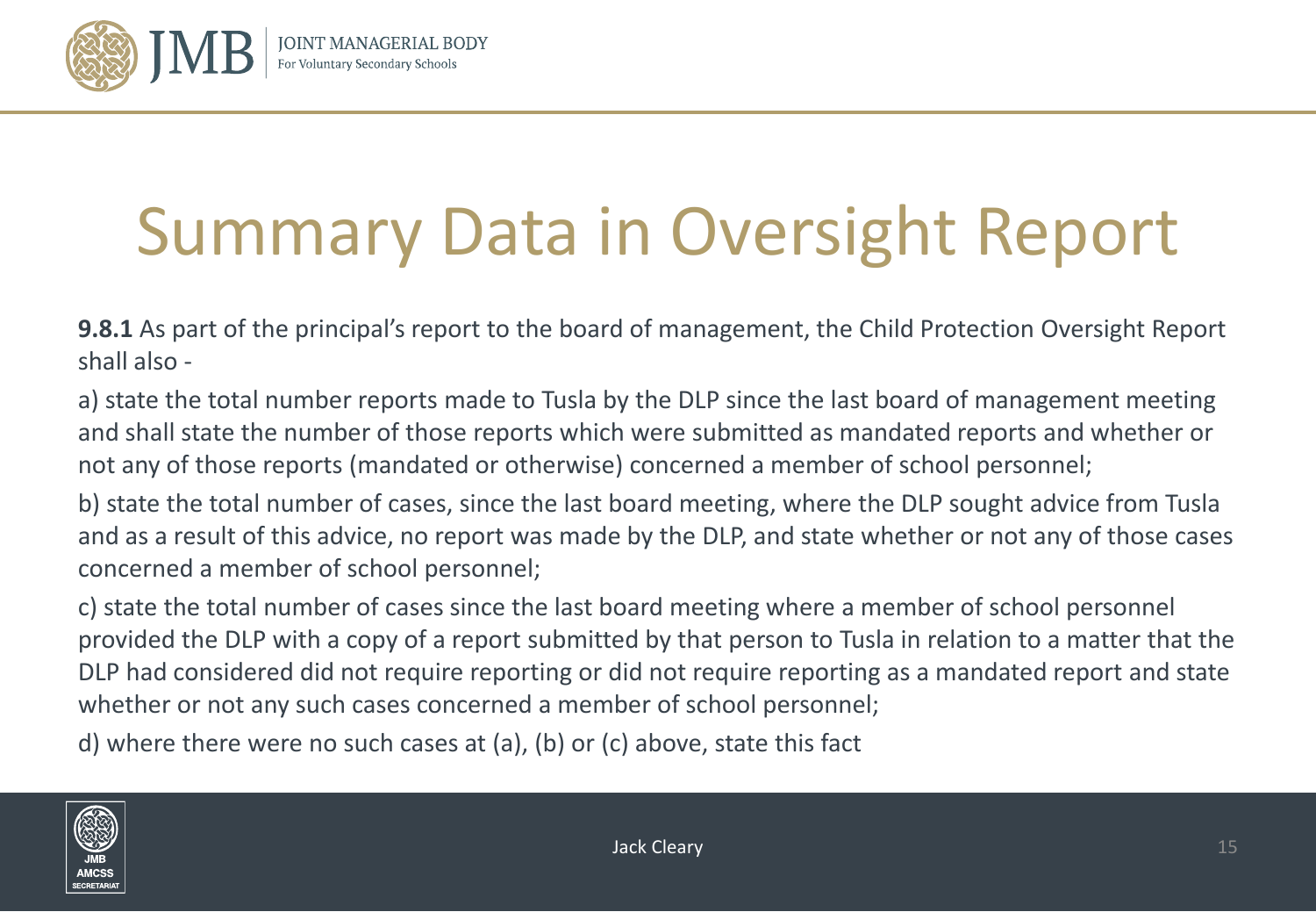

### BOM Responsibilities re Oversight

**9.9.1** The overall principle informing the oversight function of the board of management is the need for boards of management **to ensure that they have robust procedures in place to fully implement these procedures** and to satisfy themselves that their procedures are effective in ensuring that all children are safe from harm while attending the school or while participating in school activities. To this end **boards of management should ensure that these procedures are implemented in full.** 

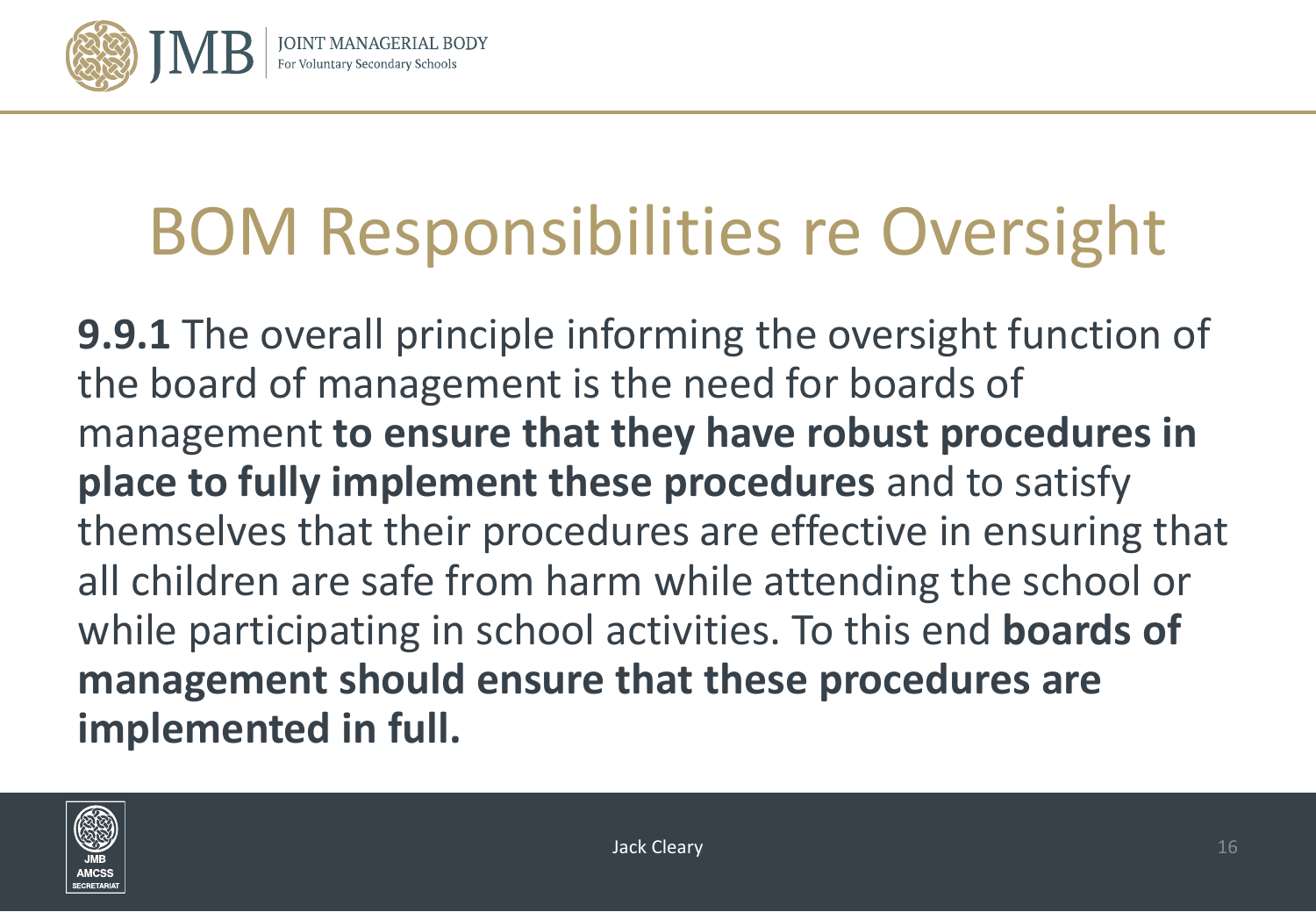

# BOM Responsibilities re Oversight

In particular the board of management shall:

- **formally adopt the Child Safeguarding Statement** and the minutes of the relevant board meeting shall record this fact
- satisfy itself and record in the relevant board minutes that **each of the requirements for display, publication and circulation of the Statement as set out in these procedures have been met in full.**
- **undertake an annual review of the Child Safeguarding Statement** and issue the **notification c**onfirming completion of that review **to the patron and the Parents' Association** in accordance with the procedures set out in chapter 8 of these procedures. The board of management shall also **publish the notification confirming completion of the annual review on the school website.** The minutes of the relevant board meeting shall record that that it has undertaken the review and has issued/published the notifications confirming same.

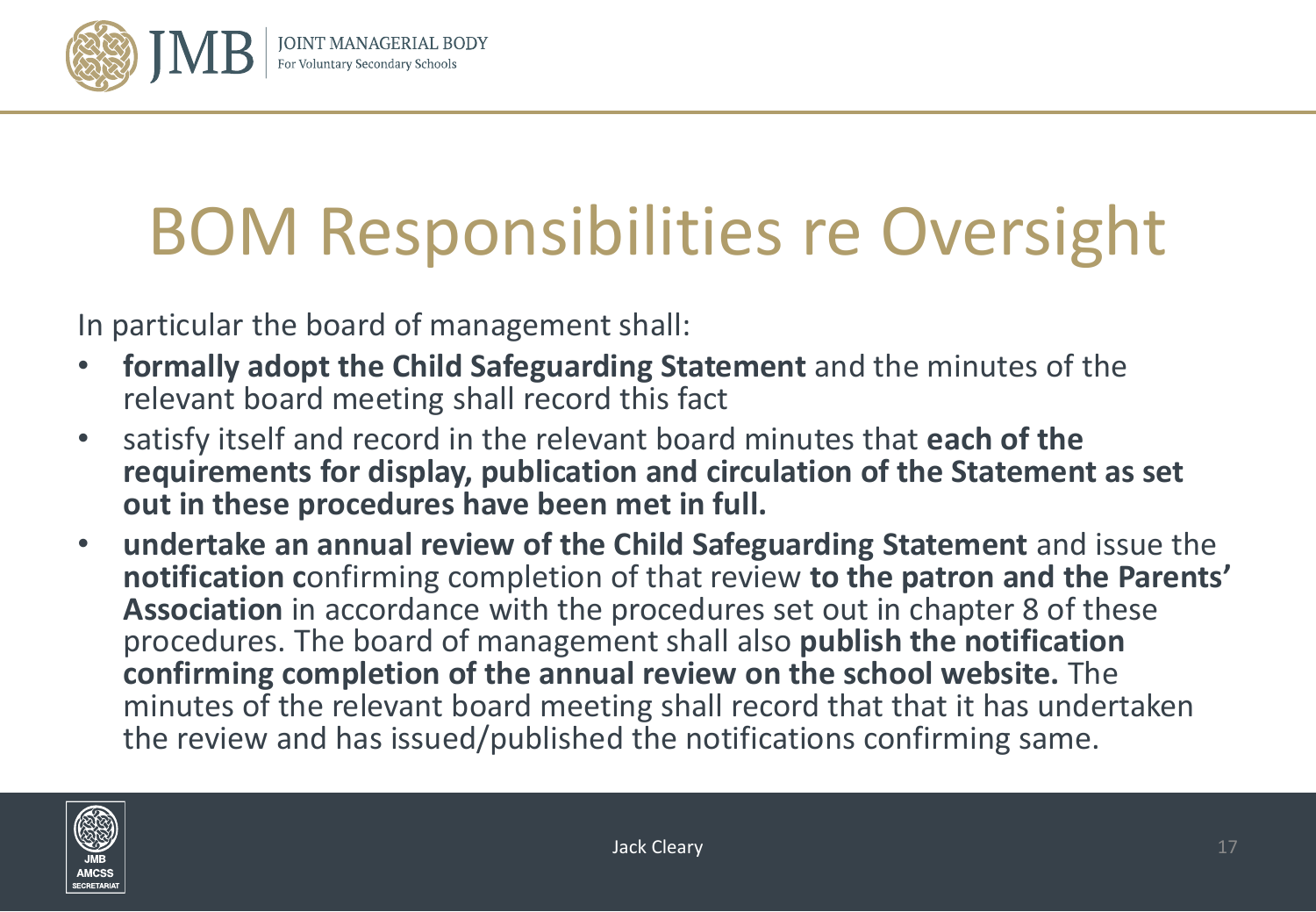

### **Oversight**

- **9.9.2 Any complaints or suggestions for improvement that are made to the board of management or to a member of school personnel regarding the school's Child Safeguarding Statement shall be brought to the attention of the board at the next following board meeting.** The board of management shall be informed of any action taken on foot of such complaint or suggestion. The board of management shall review the matter and shall, where appropriate, implement any improvement considered necessary or remedy any deficiency identified regarding its compliance with these procedures' requirements in respect of the school's Child Safeguarding Statement. The minutes of the relevant board meeting(s) shall record the foregoing.
- **9.9.3 As part of its annual review of the Child Safeguarding Statement, the board of management must seek feedback from parents in relation to the school's compliance with the child safeguarding requirements of these procedures. As part of this annual review, the views of pupils on the school's safeguarding arrangements** should also be sought by the board. This should be done in a manner appropriate to the age and maturity of the children concerned. Any areas for improvement identified should be addressed.

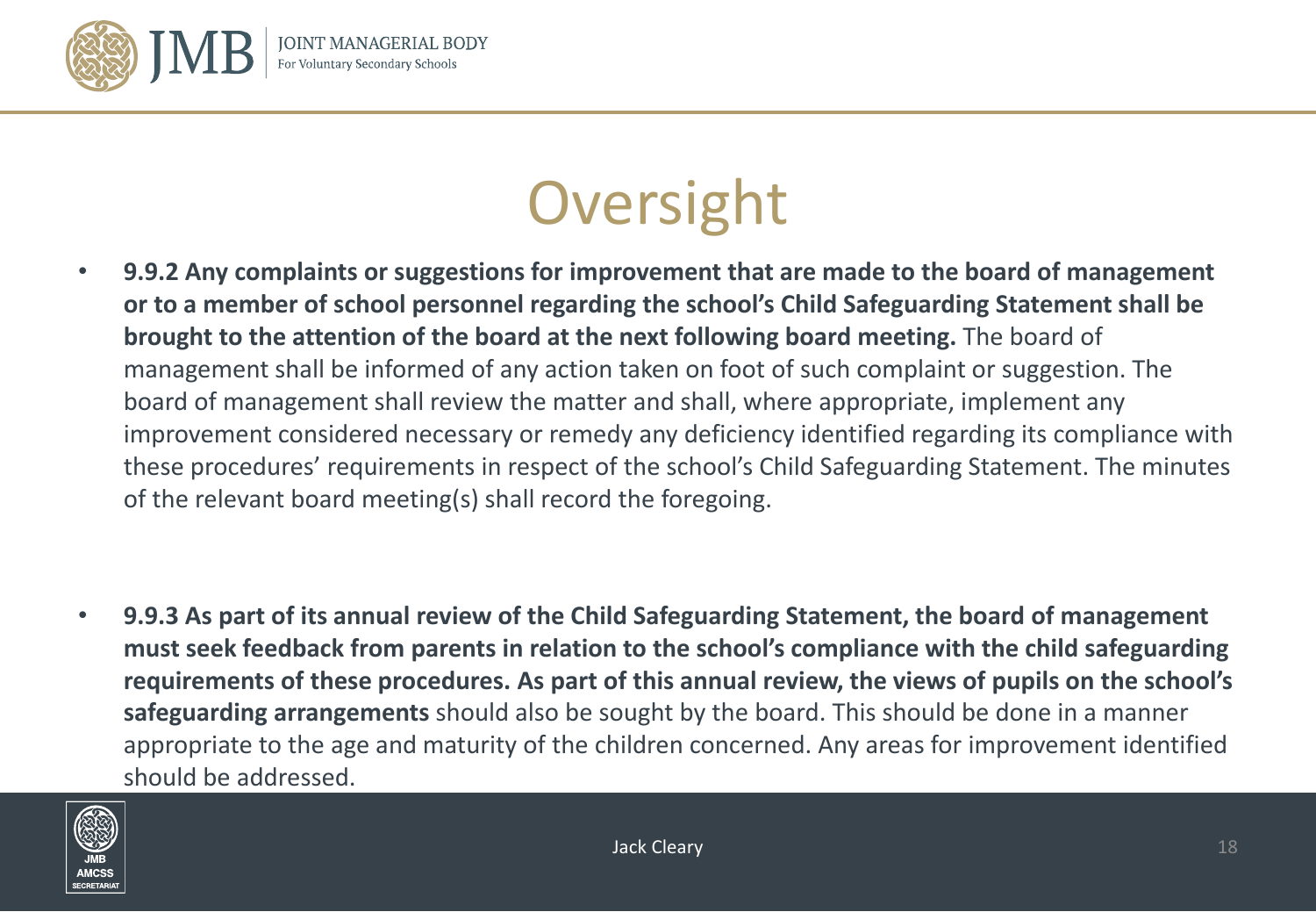

### Role of the Patron

- **9.10.2 These procedures require that the patron be provided with a copy of the Child Safeguarding Statement and the notification regarding the annual review of the Child Safeguarding Statement.**
- **9.10.3 Records of the annual review of the Child Safeguarding Statement and its outcome shall be made available, if requested, to the patron.**
- **9.10.4** Where an **allegation or suspicion of child abuse or neglect regarding a member of the board of management has been reported by the DLP (or employer) to Tusla, the board of management shall inform the patron** that a report involving a board member has been submitted to Tusla. It is a matter for the patron to determine if any action is necessary regarding the member's continued role on the board of management, including whether the patron shall exercise his or her powers under section 16 of the Education Act 1998.
- **9.10.5** The patron must also be informed where the board of management has not complied with the procedures set out in section 7.3.6 and has not reported an allegation of abuse against an employee to Tusla where advised by Tusla to do so.

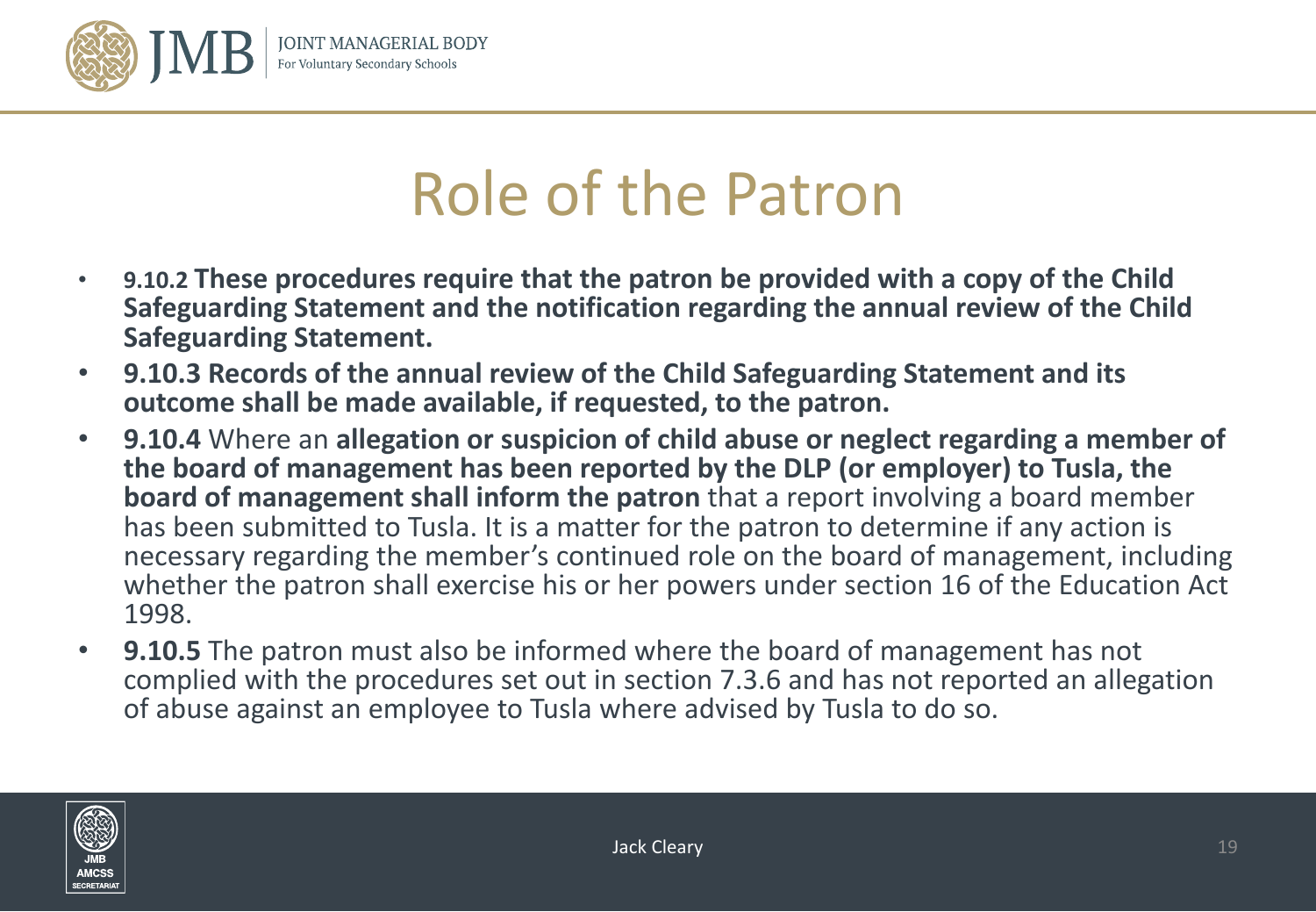

# **Training**

**8.7.1** Effective child protection depends on the skills, knowledge and values of personnel working with children and families, as well as co-operation between agencies (interagency) and within agencies (intra-agency). Relevant training and education is an important means of achieving this. **It is imperative that boards of management ensure that all school personnel and board of management members have the necessary familiarity with these procedures to enable them to fulfil their responsibilities therein.** It is envisaged that this will be achieved by the school developing a culture of awareness and knowledge of these procedures amongst all school personnel and, where appropriate, ensuring that available training is undertaken.

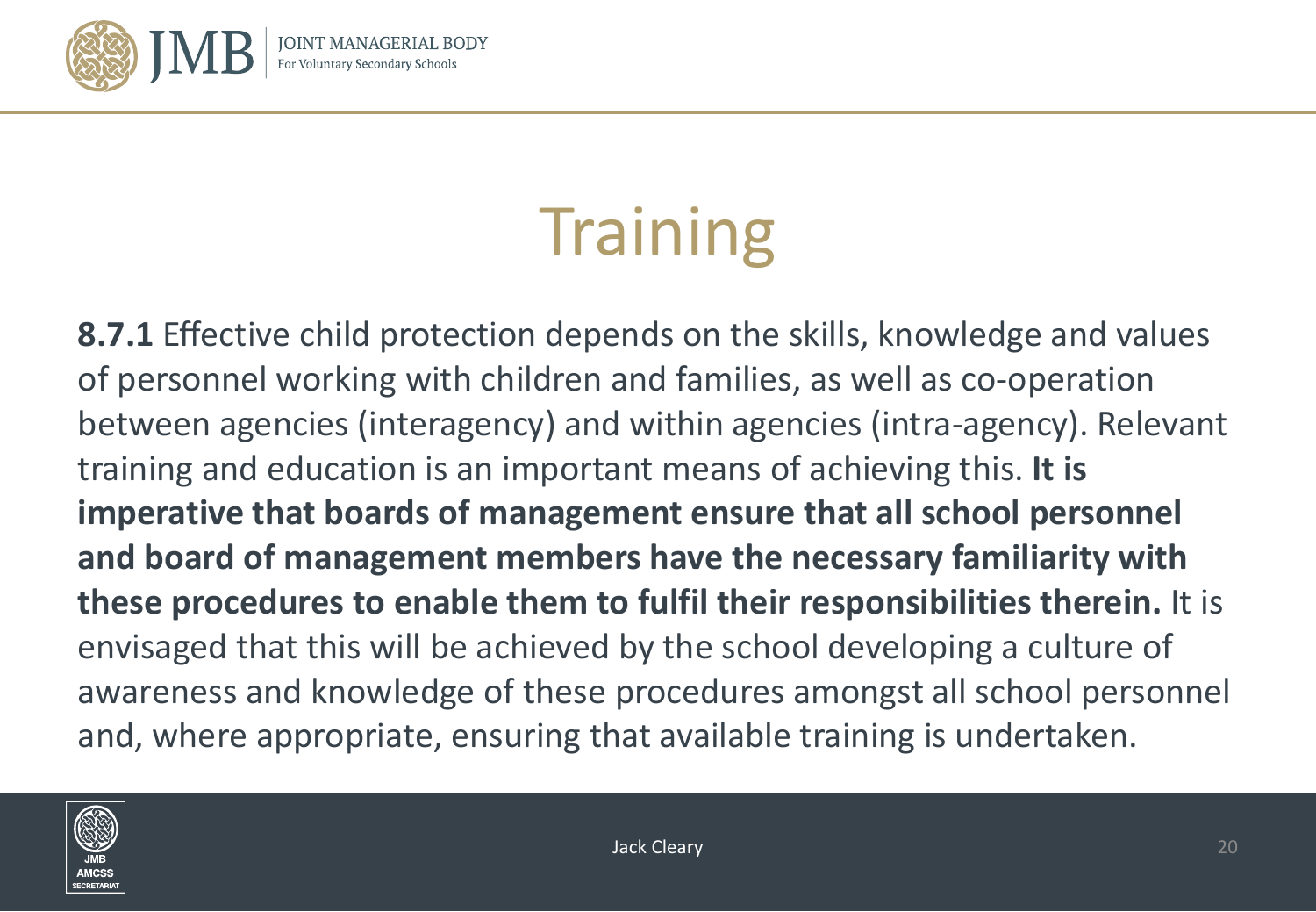

### Tusla e-learning

- 90 minutes approximately
- Focus is on the 4 types of abuse/neglect
- Signs and symptoms
- Practical examples, scenarios
- Role of Tusla
- Includes certification
- Enter your email address and a password
- [https://www.tusla.ie/children-first/children-first-e-learning-](https://www.tusla.ie/children-first/children-first-e-learning-programme/) programme/

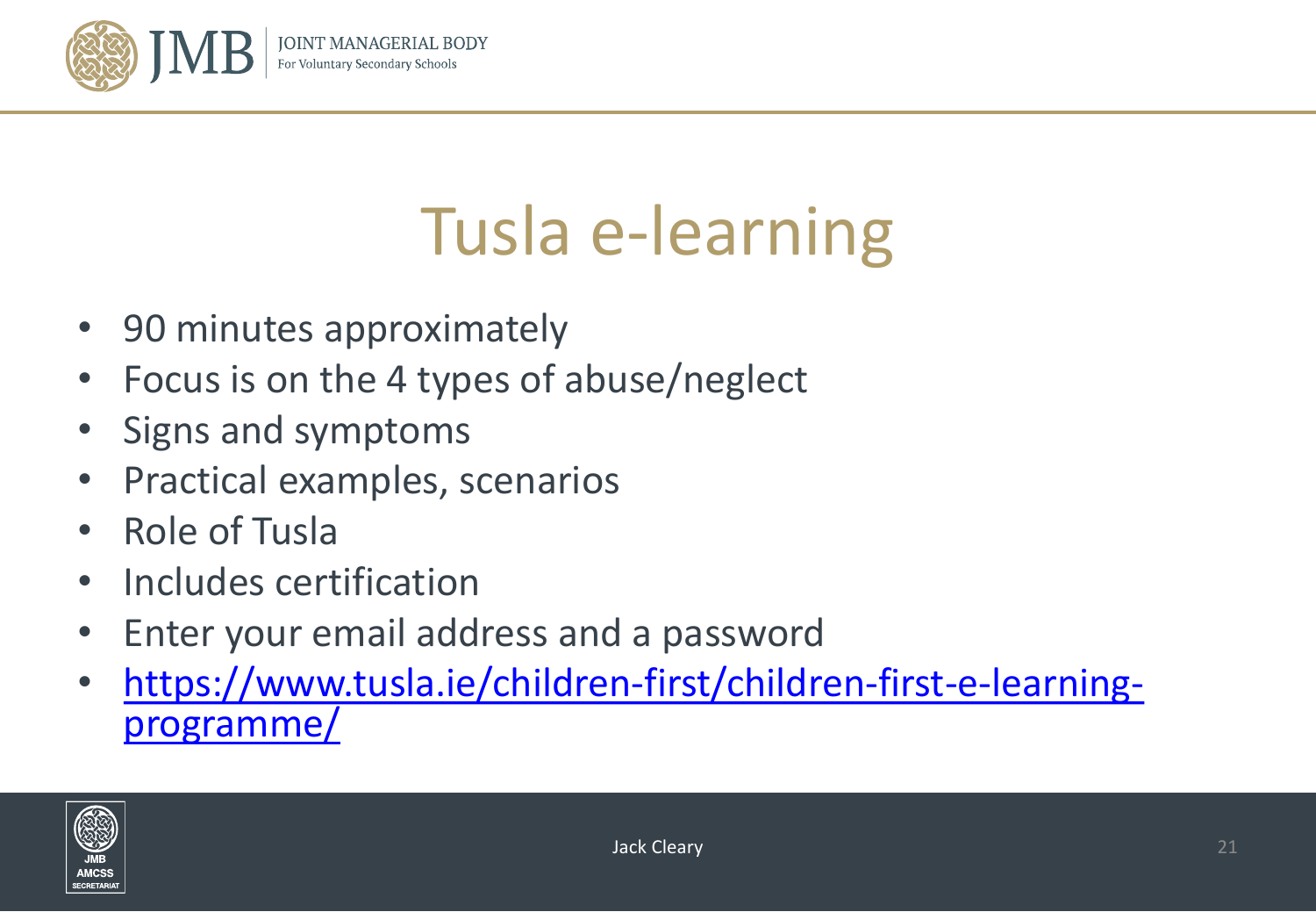

- **8.8.1** Under the **Children First Act, 2015 all boards of management are statutorily obliged to undertake a risk assessment in accordance with the Act**. This assessment involves considering and documenting the potential for harm to come to children (referred to as risk) while they are in the school's care.
- **8.8.2** Section 11 (1) (a) of the Children First Act, 2015 defines risk as "any potential for harm to a child while availing of the service." **It should be noted that Children First outlines that risk in this context is the risk of "harm" as defined in the Children First Act, 2015 and not general health and safety risk.**

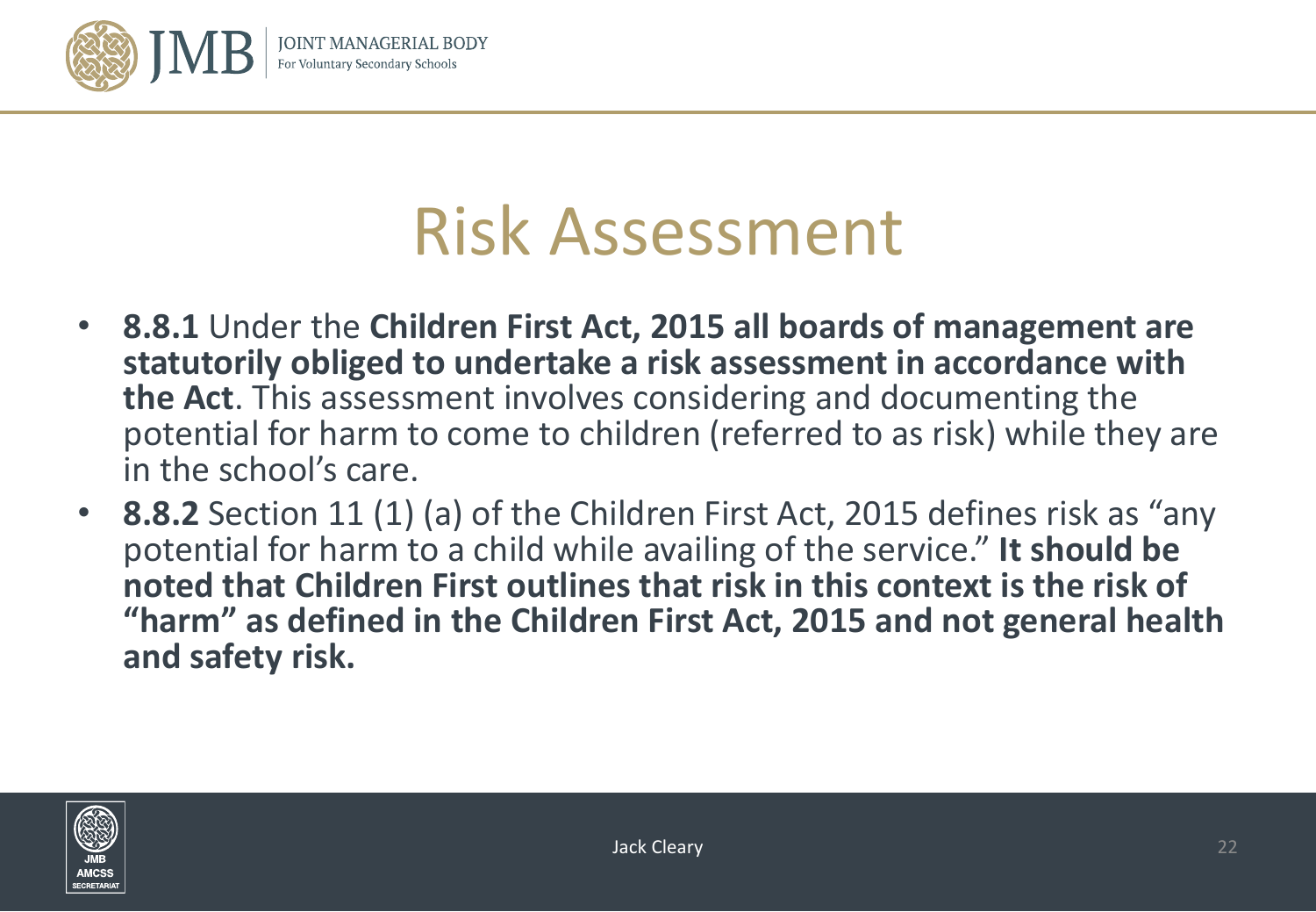

### Harm

#### *"harm" means, in relation to a child –*

*(a) assault, ill-treatment or neglect of the child in a manner that seriously affects or is likely to seriously affect the child's health, development or welfare, or* 

*(b) sexual abuse of the child,* 

- *whether caused by a single act, omission or circumstance or a series or combination of acts, omissions or circumstances or otherwise;*
- *"ill-treatment" means, in relation to a child, to abandon or cruelly treat the child, or to cause or procure or allow the child to be abandoned or cruelly treated;*
- *"neglect" means, in relation to a child, to deprive the child of adequate food, warmth, clothing, hygiene, supervision, safety or medical care;"*
- *"welfare" includes, in relation to a child, the moral, intellectual, physical, emotional and social welfare of the child."*

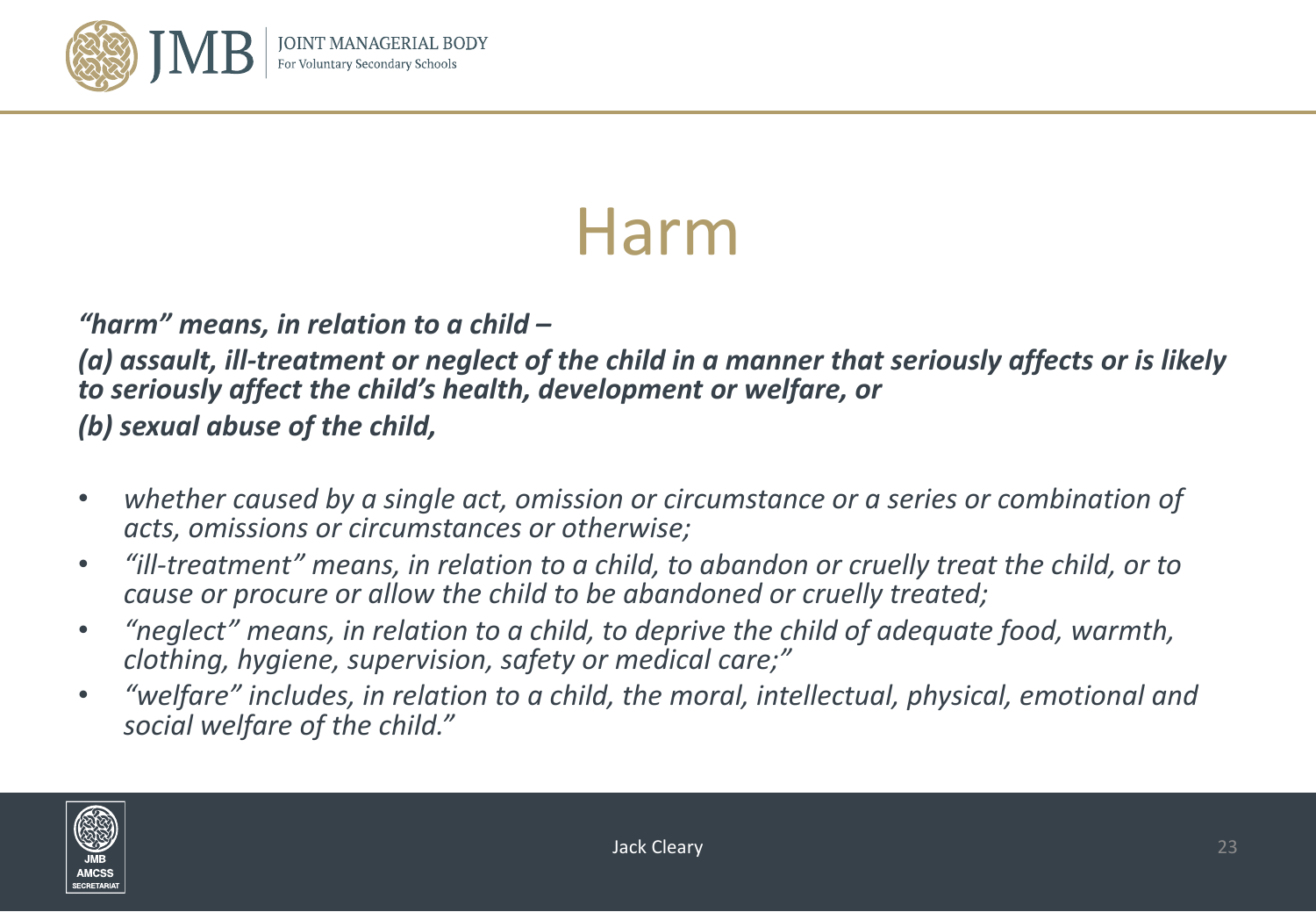

**8.8.3** A risk assessment is an exercise whereby an organisation examines all aspects of its activities to establish whether there are any practices or features of those activities that have the potential to put children at risk of harm (as defined in the Act and set out in chapter 4 of these procedures). Children First National Guidance 2017 outlines that the risk assessment process is intended to enable an organisation to:

- Identify potential risks of harm
- Ensure appropriate policies and procedures are in place to minimise risk of harm by responding in a timely manner to potential risks
- Review whether adequate precautions have been taken to eliminate or reduce these risks of harm.

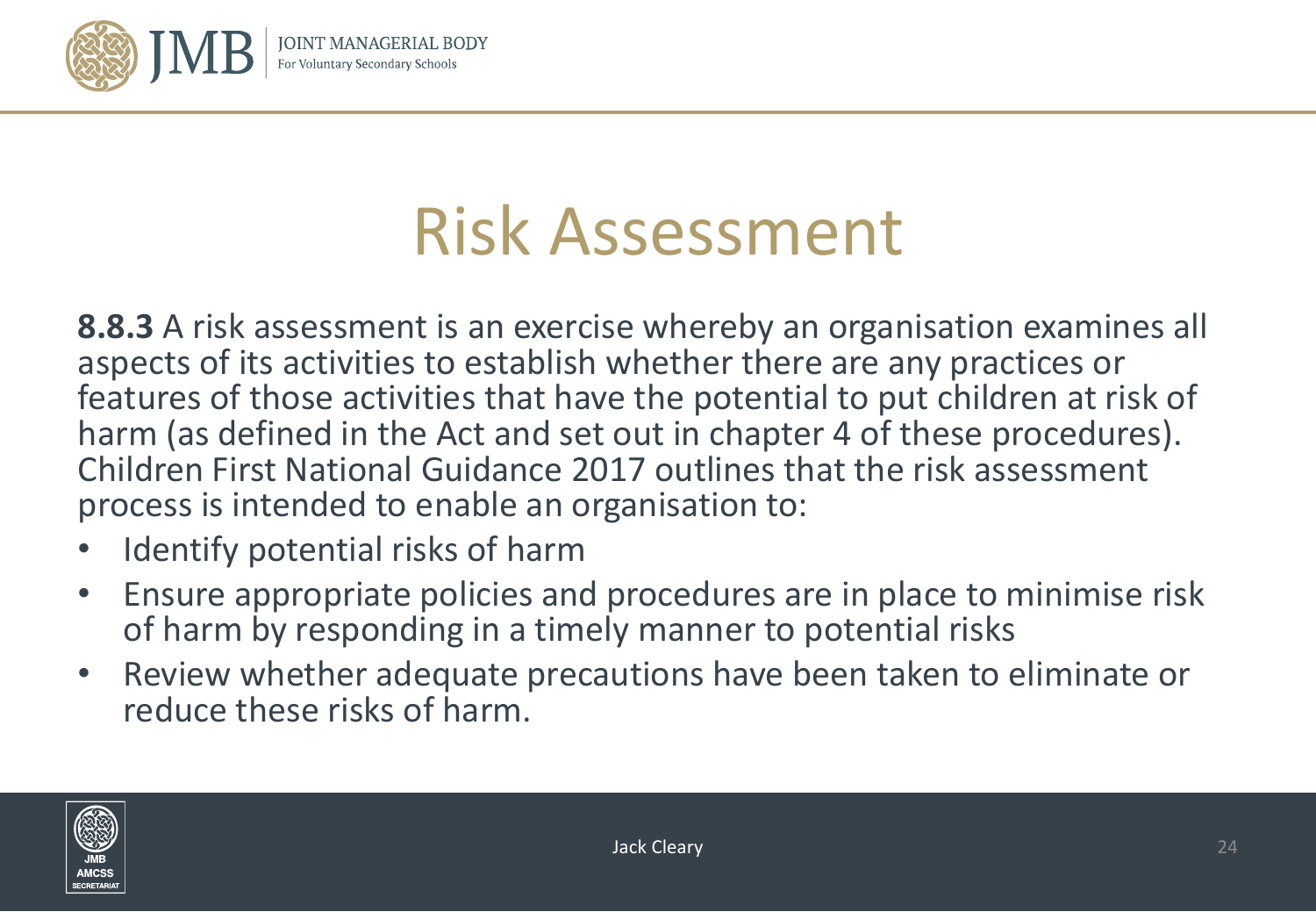

- **8.8.5** Under these procedures all boards of management are required to complete the risk assessment template published by the Department of Education and Skills when undertaking this risk assessment. The template, Mandatory Template 1, is available on the Department's website and on jmb.ie. The completed risk assessment template shall be included in the school's Child Safeguarding Statement.
- **8.8.6** As an aid to undertaking the risk assessment, the template contains examples of activities, risks of harm and procedures to manage those risks that are common to many schools. Each board of management shall select and include those that are relevant to its particular circumstances.

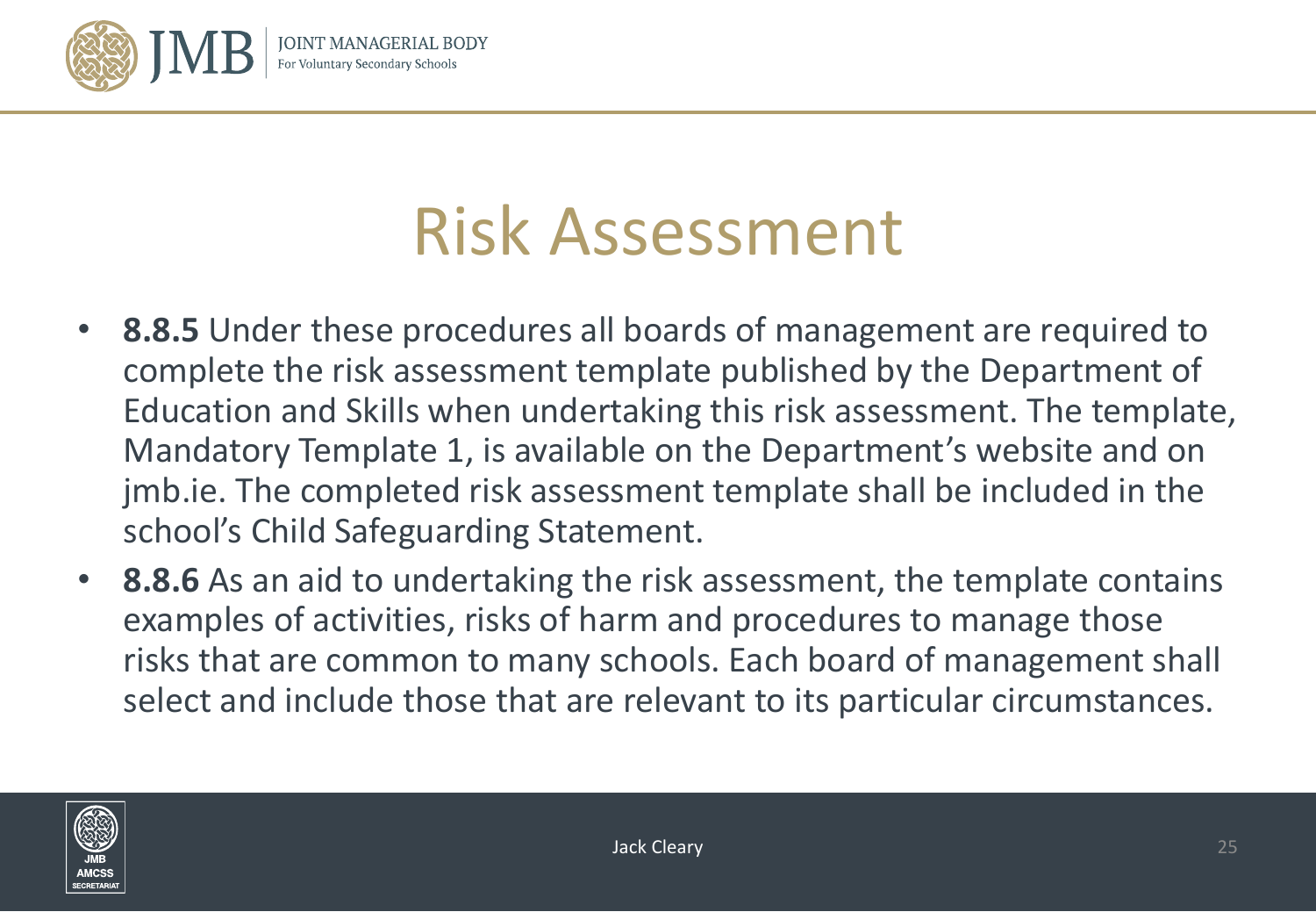

**8.8.9 Where a school provides any after-school activity or service to its pupils such as boarding facilities**, it should ensure that it has in place adequate child protection measures for that activity or service and that these include **clear reporting procedures** for ensuring that any child protection concerns arising within such activity or service are reported promptly to Tusla in accordance with the relevant requirements of Children First National Guidance 2017 and the Children First Act, 2015. Such procedures should include clearly documented procedures for ensuring that the DLP of the school is kept appropriately informed of any child protection concerns that arise within the activity or service concerned. In accordance with the Children First Act, 2015, the school's risk assessment and Child Safeguarding Statement must also take account of any such activity or service and specify the risks of harm identified and the procedures that are in place to manage those risks.

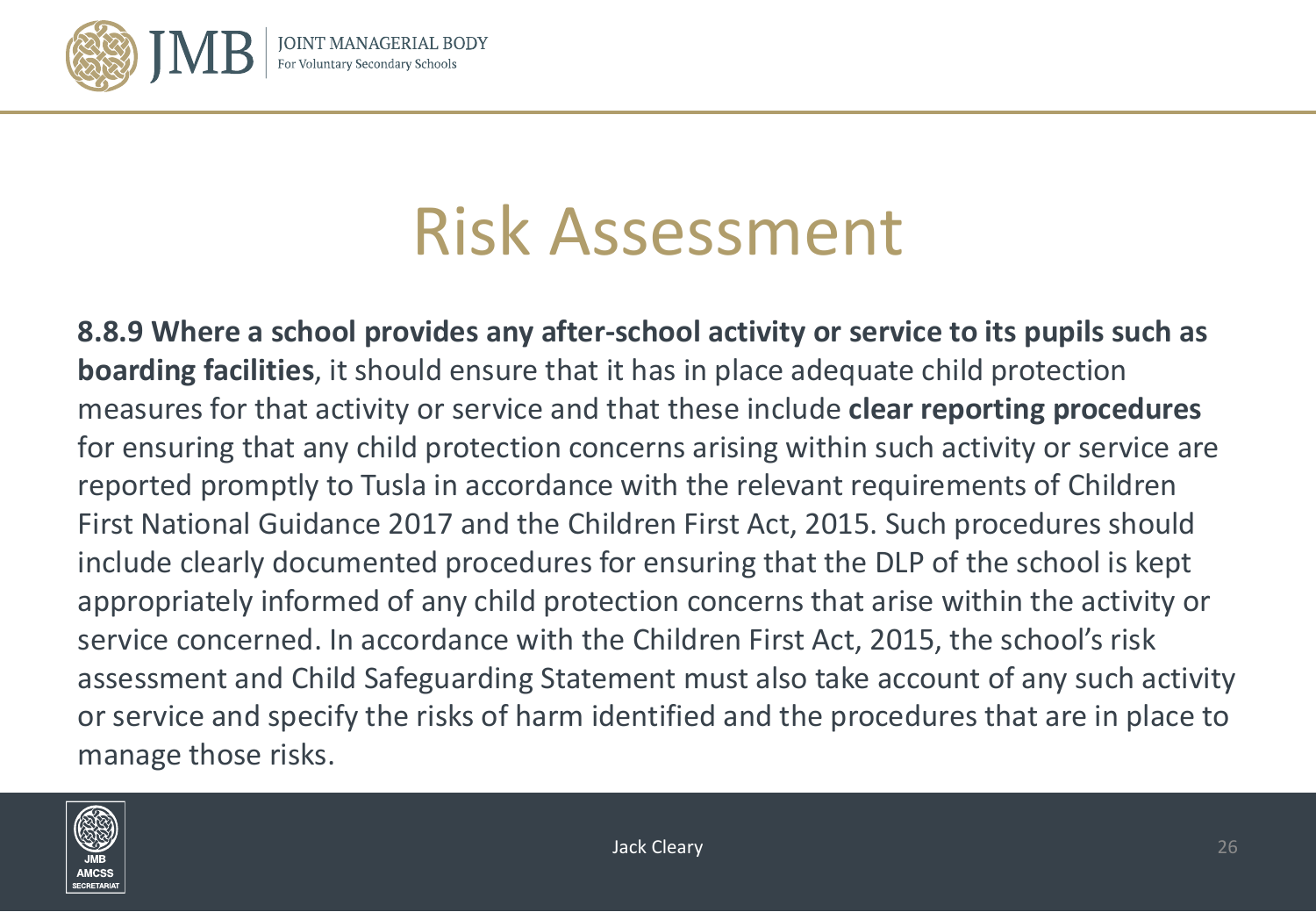

# Child Safeguarding Statement

**8.9.1** Section 11 of the Children First Act, 2015 places a statutory obligation on providers of a relevant service, including all recognised schools, to prepare a Child Safeguarding Statement. In accordance with the Act, this is a written statement which must -

1) specify the services being provided by the provider (i.e. school)

2) specify the principles and procedures to be observed in order to ensure, as far as practicable, that a child availing of the school's services is safe from harm

3) include a written risk assessment of risk carried out in accordance with the Act

4) specify the procedures that are in place to manage any risk identified and

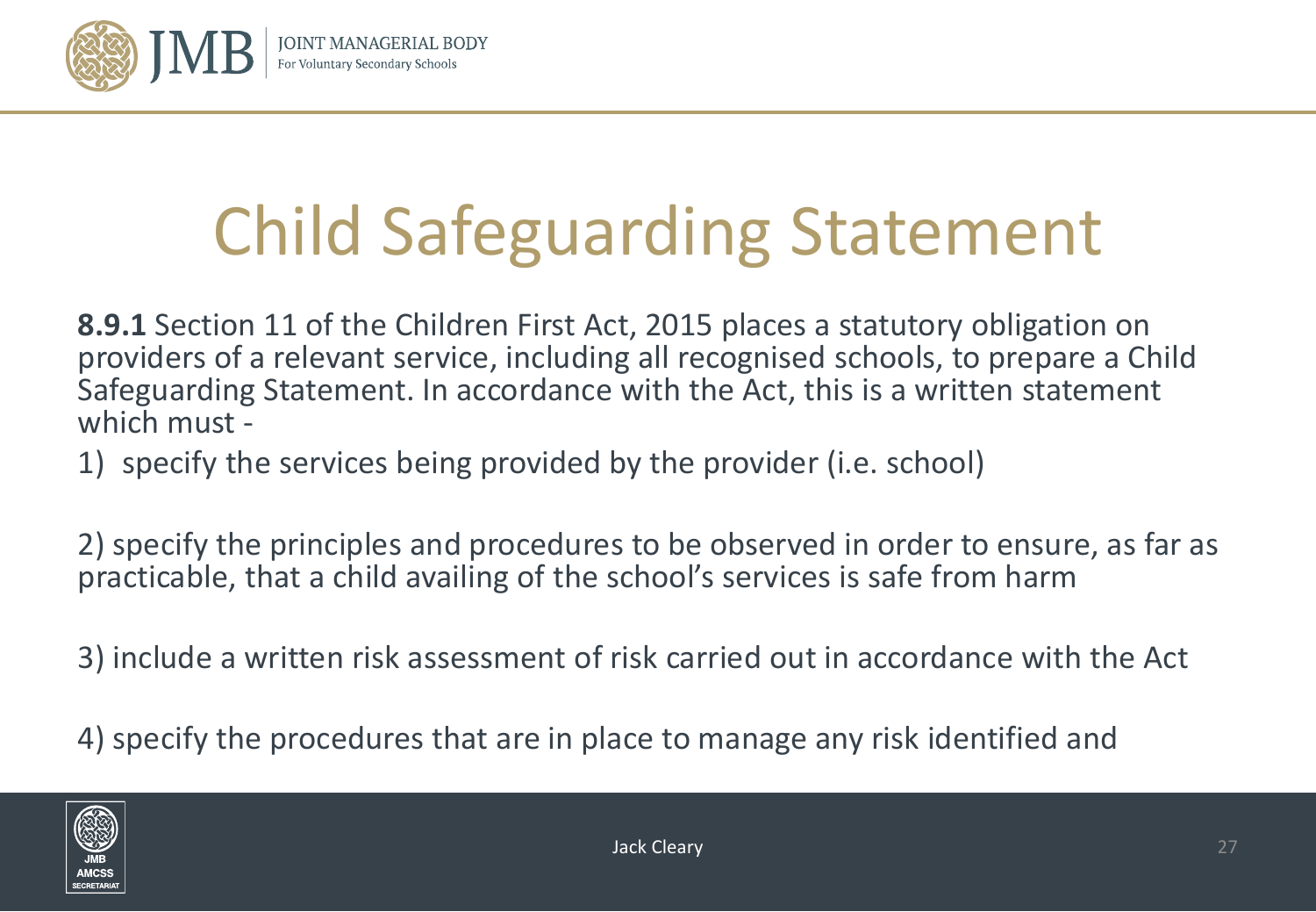

# Child Safeguarding Statement

5) specify the procedures that are in place –

a) in respect of any member of staff who is the subject of any investigation (howsoever described) in respect of any act, omission or circumstance in respect of a child availing of the relevant service, b) for the selection or recruitment of any person as a member of staff of the provider with regard to that person's suitability to work with children,

c) for the provision of information and, where necessary, instruction and training, to members of staff of the provider in relation to the identification of the occurrence of harm,

d) for reporting to Tusla by the provider or a member of staff of the provider (whether a mandated person or otherwise) in accordance with the Children First Act, 2015 or the guidelines issued by the Minister under section 6 of the Act (i.e. Children First National Guidance 2017),

e) for maintaining a list of the persons in the relevant service who are mandated persons, and f) for appointing a relevant person as the first point of contact in respect of the provider's child safeguarding statement.

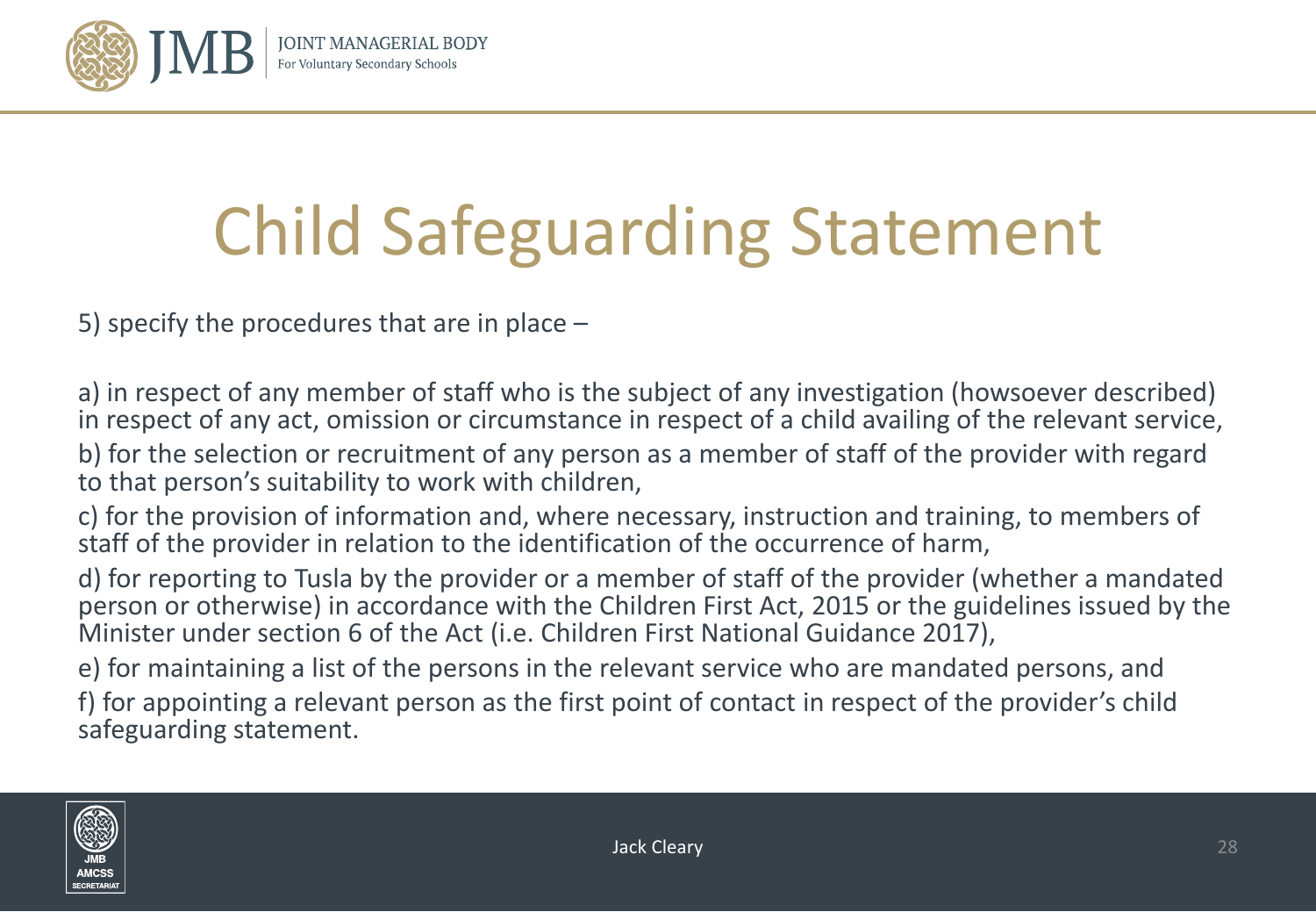

### Timeframe for a New School

• **8.10.2** In the case of a school established after **11th March 2018** the risk assessment and Child Safeguarding Statement must be prepared within three months from the date on which the school opens to receive pupils.

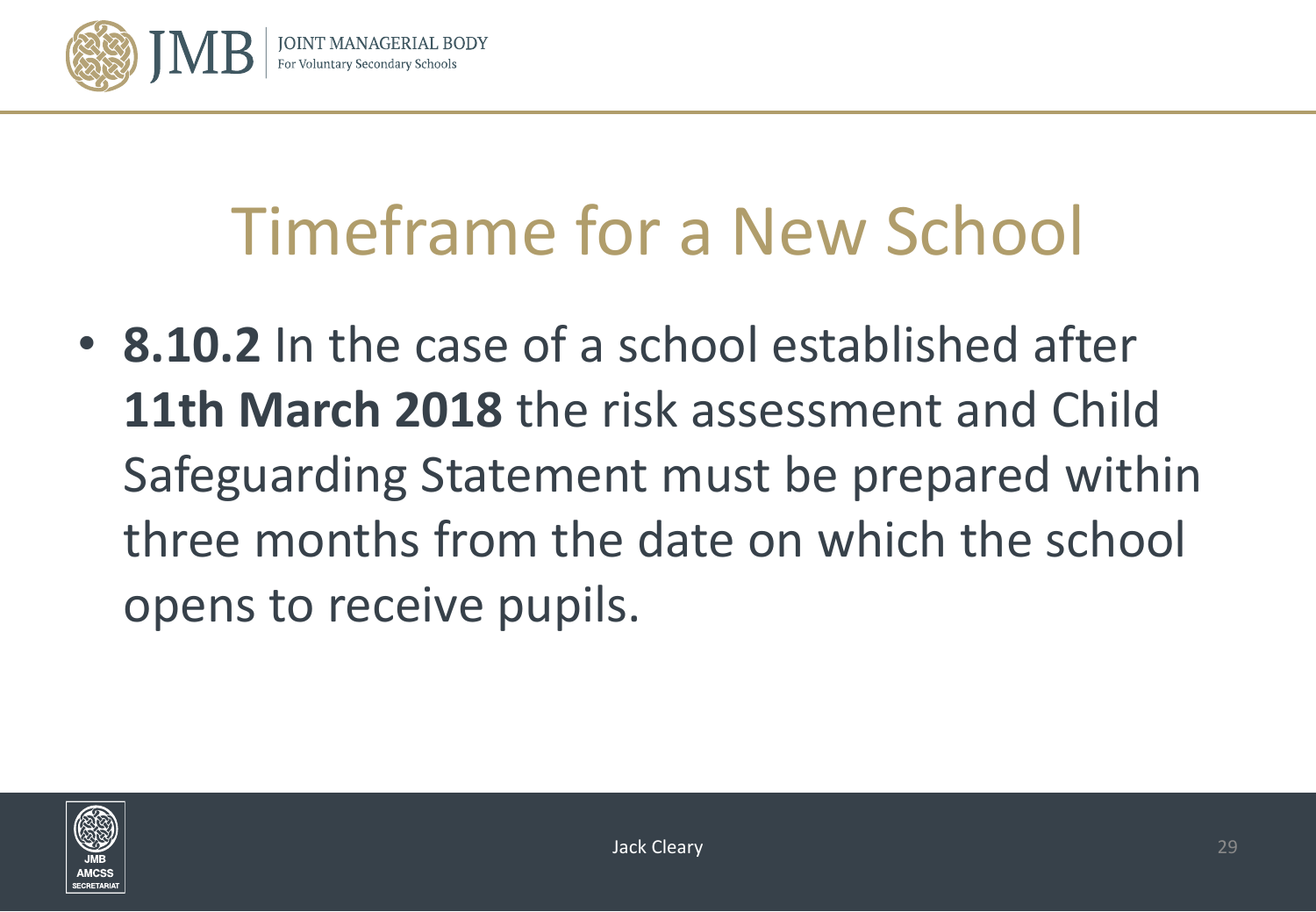

# Provision of Safeguarding Statement

- **8.11.1** Under the Act, a board of management is obliged to provide a copy of the Child Safeguarding Statement to all school personnel and must make it available to parents, Tusla and members of the public upon request.
- **8.11.2** These procedures require that a copy of the Safeguarding Statement shall be provided to the patron and the Parents' Association and shall be made available on request to the Department. A copy of the Safeguarding Statement shall also be published on the school's website.
- The Act requires that the Child Safeguarding Statement be displayed in a prominent place in the school and these procedures require that this shall be near the main entrance to the school. These procedures require that the name of the DLP shall also be displayed next to the Child Safeguarding Statement.

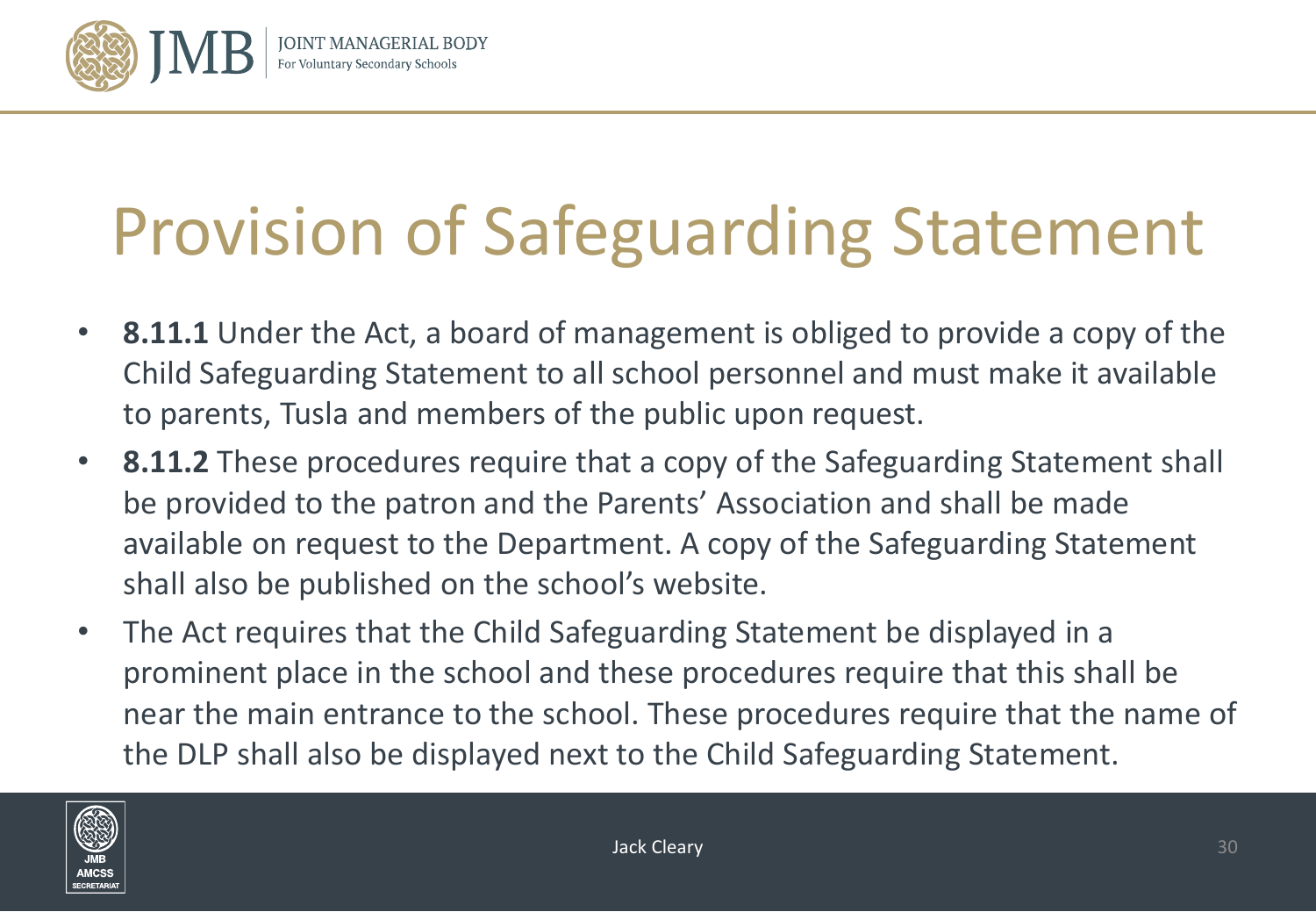

### Review

- **8.13.1** These procedures require that the **Child Safeguarding Statement be reviewed annually** in accordance with the requirements set out in this chapter. Undertaking this annual review will ensure that a board of management also meets its statutory obligation under section 11(7) of the Children First Act, 2015 to review its Child Safeguarding Statement every two years.
- **8.13.2** However, boards of management should also be aware that the Children First Act, 2015 requires that the Child Safeguarding Statement must be reviewed sooner than the timelines referred to above, where there is any material change in any matter to which the statement refers.
- **8.13.4** As part of its annual review of the Child Safeguarding Statement, the board of management must seek feedback from parents in relation to the school's compliance with the child safeguarding requirements of these procedures. As part of the review, the views of pupils on the school's safeguarding arrangements should also be sought by the board of management. This should be done in a manner appropriate to the age and maturity of the children concerned. Any areas for improvement identified as a result of feedback from parents and pupils should be addressed.